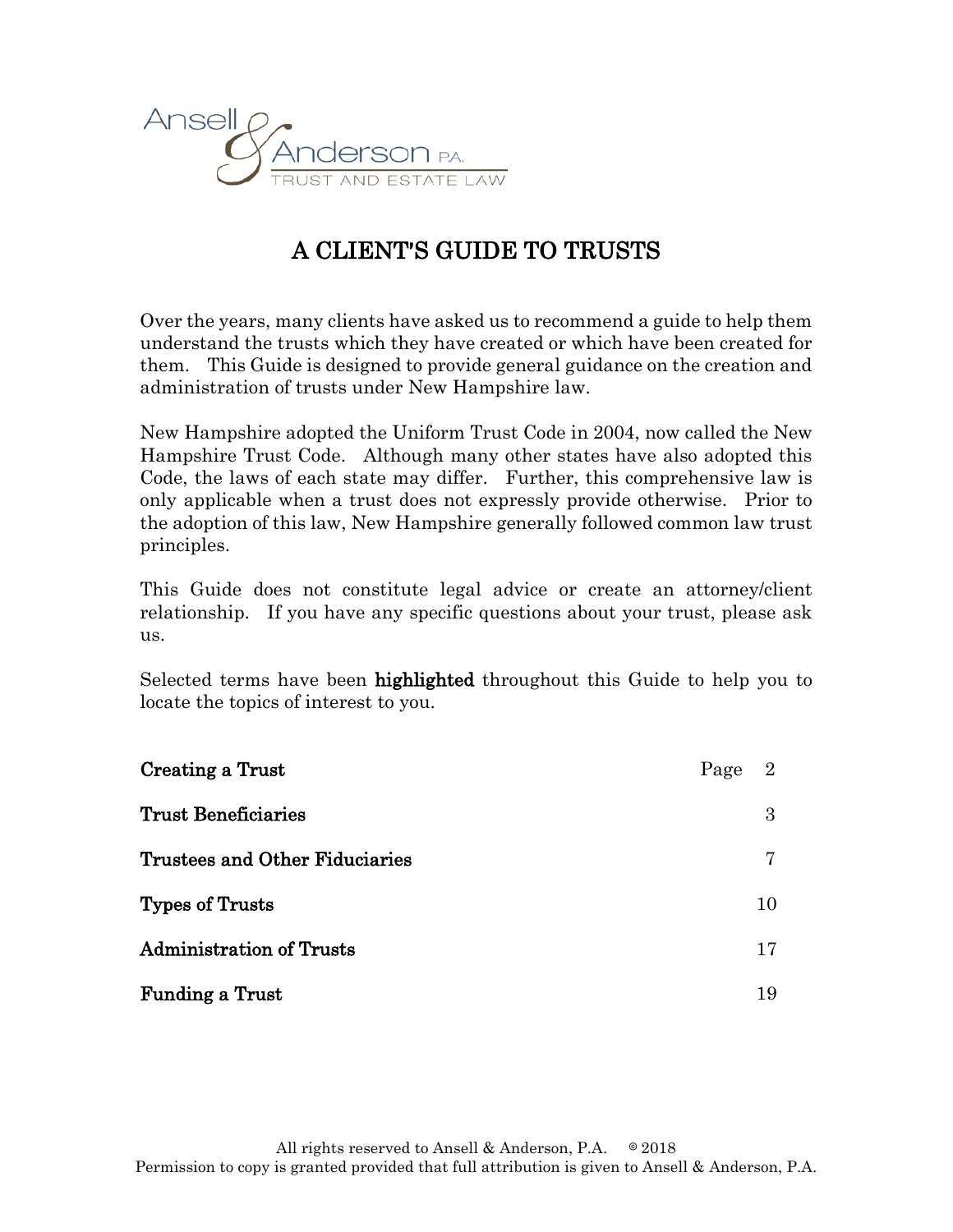# CREATING A TRUST

A trust is an agreement between a grantor and a trustee for the management and distribution of property held for the benefit of one or more individuals or charities. An express trust is simply a written trust. A constructive or resulting trust is a trust which is implied by the circumstances when property is transferred to a person for a specific purpose or for the benefit of another person or charity. This Guide will only address the creation, administration and distribution of express trusts.

The **grantor** is the person who creates the trust. A trust may be created by more than one grantor. A trust created by a married couple is often called a dual grantor trust. The word "grantor" is synonymous with the terms settlor and trustor.

The terms of the trust may be written in the form of an agreement between the grantor and the trustee, directing the management and distribution of trust property. Although trusts historically required a trust agreement to designate an independent trustee, it is now common for the grantor and the trustee to be the same person or people.

A trust may also be declared by a trustee on behalf of the grantor. In this case, the grantor's property is transferred to the trustee and the trustee signs a declaration of trust, outlining the terms of the agreement for the management and distribution of trust property. A declaration of trust establishes the agreement of the trust in the same manner as a trust agreement, other than the manner in which it was created.

Many laws, such as the New Hampshire Trust Code adopted in New Hampshire, also dictate the terms of a trust, if the trust agreement does not provide otherwise. Accordingly, to fully understand a trust, you always need to begin with the terms outlined in the trust agreement, and then consider the application of state and common law. Federal tax laws are also applicable to the administration of a trust.

The **trustee** is the person who manages the trust. The trustee may be one or more individuals, including the grantor or a beneficiary of the trust, or the trustee may be a bank or trust company authorized to administer trusts in the state where the trust is to be governed. Some trusts restrict the appointment of certain individuals as trustees. The selection of trustees is covered in greater detail later in this Guide.

A trust may govern the management and distribution of real and/or personal property. Trusts are often created with the transfer of a nominal amount,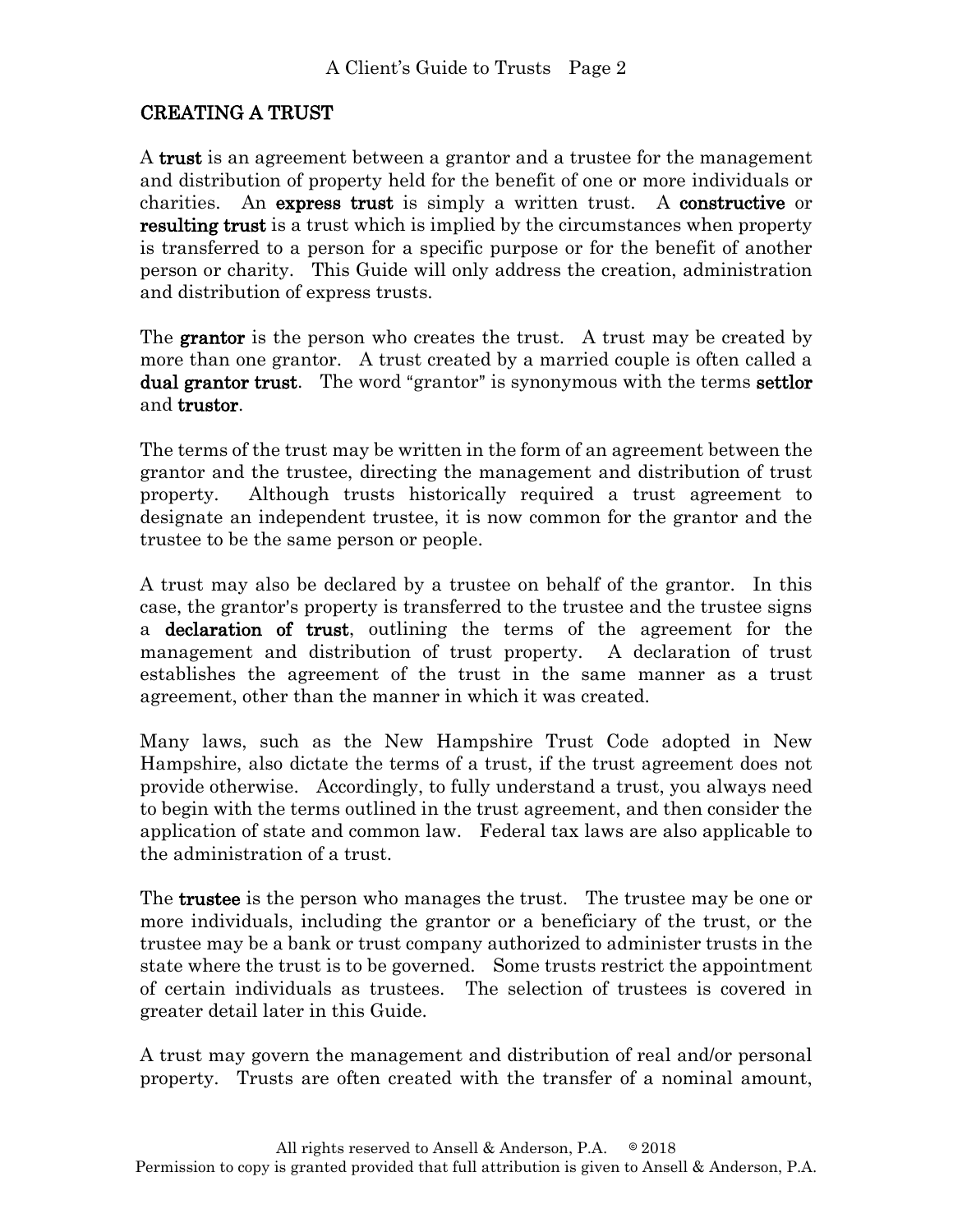such as \$10, referenced on a separate schedule. Probate avoidance trusts often include an assignment of tangible personal property (such as furniture, furnishings, jewelry and similar items) as the initial funding of the trust. In New Hampshire, the designation of the trust as the beneficiary of a life insurance policy or as the beneficiary of the grantor's Will is sufficient to satisfy the requirement that the trust will govern the distribution of the designated property.

The **beneficiary** of the trust may be the grantor, the trustee and others. Often, a trust is created for the benefit of several individuals, simultaneously and consecutively. New Hampshire law requires that a trust involve more than 1 person as a trustee, current beneficiary and/or future beneficiary. By example, a person may create a trust for her own benefit during her lifetime, passing to her son at her death, with her son as the trustee.

In most trusts, the grantor is the initial trustee and the primary beneficiary of the trust during his or her lifetime. Successor trustees will administer the trust after the lifetime incapacity or death of the grantor/trustee and designated beneficiaries will receive the property after the death of the grantor. The trust agreement anticipates these changes and outlines the distribution of the trust at each stage.

Other trusts are initially created for beneficiaries, other than the grantor. These trusts typically reflect irrevocable gifts from the grantor to another person or people.

# TRUST BENEFICIARIES

Beneficiaries are the designated individuals or entities who may be entitled to receive a distribution of income or principal from a trust, currently or in the future. One of the most critical issues in the creation and distribution of a trust is to identify the beneficiaries and the rights which they will have in the trust.

If the trustee has discretion to distribute income or principal to a beneficiary, distributions are permissive, and not mandatory or required. In this case, the trustee *may* make the distributions, or the trustee may decide *not* to make the distributions. A beneficiary cannot force the trustee to make a **permissive** distribution.

If the trustee is directed to make a distribution, however, then distributions are mandatory. By example, if the trust directs that a trustee *shall* distribute certain property to a beneficiary upon the occurrence of a certain event, the trustee cannot delay the distribution for more than a reasonable period of time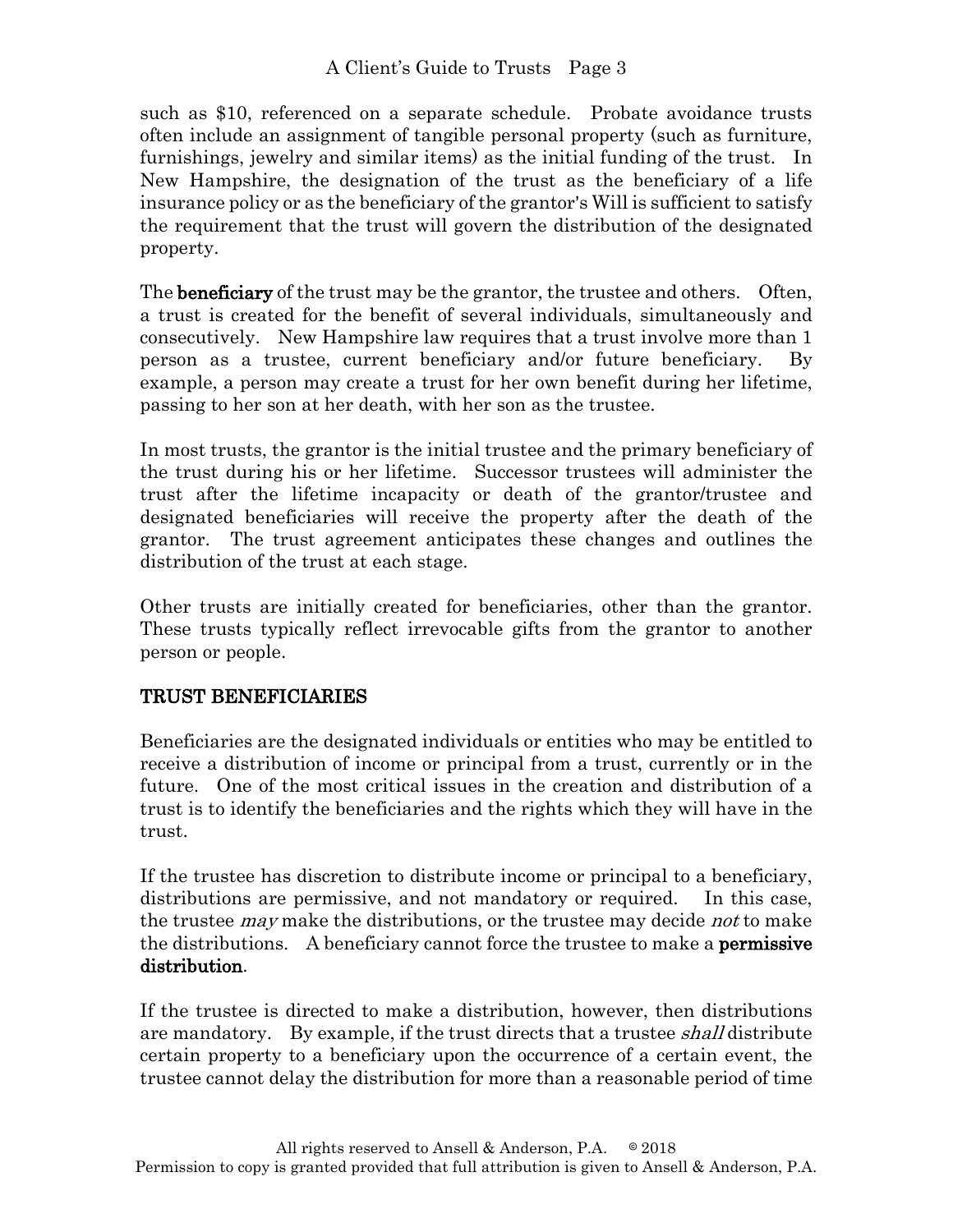after the designated event has occurred. Unlike a permissive distribution, a beneficiary can force the trustee to make a **mandatory distribution** if it is not made in a timely manner.

If a trust provides for the lifetime benefit of a beneficiary or for a period of time, eventually passing to another beneficiary, the ultimate beneficiary is called a **remainderman.** By example, a trust may provide for discretionary distributions of income and principal for the benefit of a person during his or her lifetime, passing to the children of the beneficiary when he or she dies. In this case, the beneficiary is a permissive **current beneficiary**. The children of the beneficiary are remaindermen.

The interests of a beneficiary may be vested or contingent. The rights of a **vested beneficiary** are certain. The rights of a **contingent beneficiary** will only arise in the future, upon the occurrence of a specific event, such as surviving another beneficiary or being married to a beneficiary. A trust should specifically indicate whether a beneficiary must survive the grantor, another person or a specific event in order to receive the contingent gift.

Beneficiaries may be designated by name, relationship or class. If a beneficiary is specifically named, the distribution will be made to that person even if she changes her name, either by marriage or divorce. If a beneficiary is designated by relationship, such as "the grantor's husband," the distribution will be made to whoever is the grantor's husband at the time of the distribution, unless the trust is expressly limited to a specific husband. A class of beneficiaries would include all members of the class, such as "the grantor's children," even if they are born after the date of the trust, unless expressly limited by the trust.

Distributions may be directed to the issue of a deceased beneficiary **per stirpes** or by right of representation. This direction means that the descendants of a deceased beneficiary will receive the deceased beneficiary's share, along family lines. By example, if the grantor has 2 children, and 1 of them predeceases the grantor leaving 3 children (who are the grantor's grandchildren), a direction to distribute the trust to the grantor's issue per stirpes would require  $\frac{1}{2}$  of the trust to be distributed to the grantor's living child and  $\frac{1}{2}$  of the trust to be distributed to the children of the grantor's deceased child, in equal shares.  $(1/6<sup>th</sup>$  of the trust would be distributed to each of the grantor's grandchildren who are descended from the grantor's deceased child.)

A trust may provide for the benefit of several beneficiaries at the same time. These distributions may be either mandatory or permissive. By example, during the lifetime of the grantor's surviving spouse, the trustee may be directed to distribute trust income to the spouse, and the trustee may also have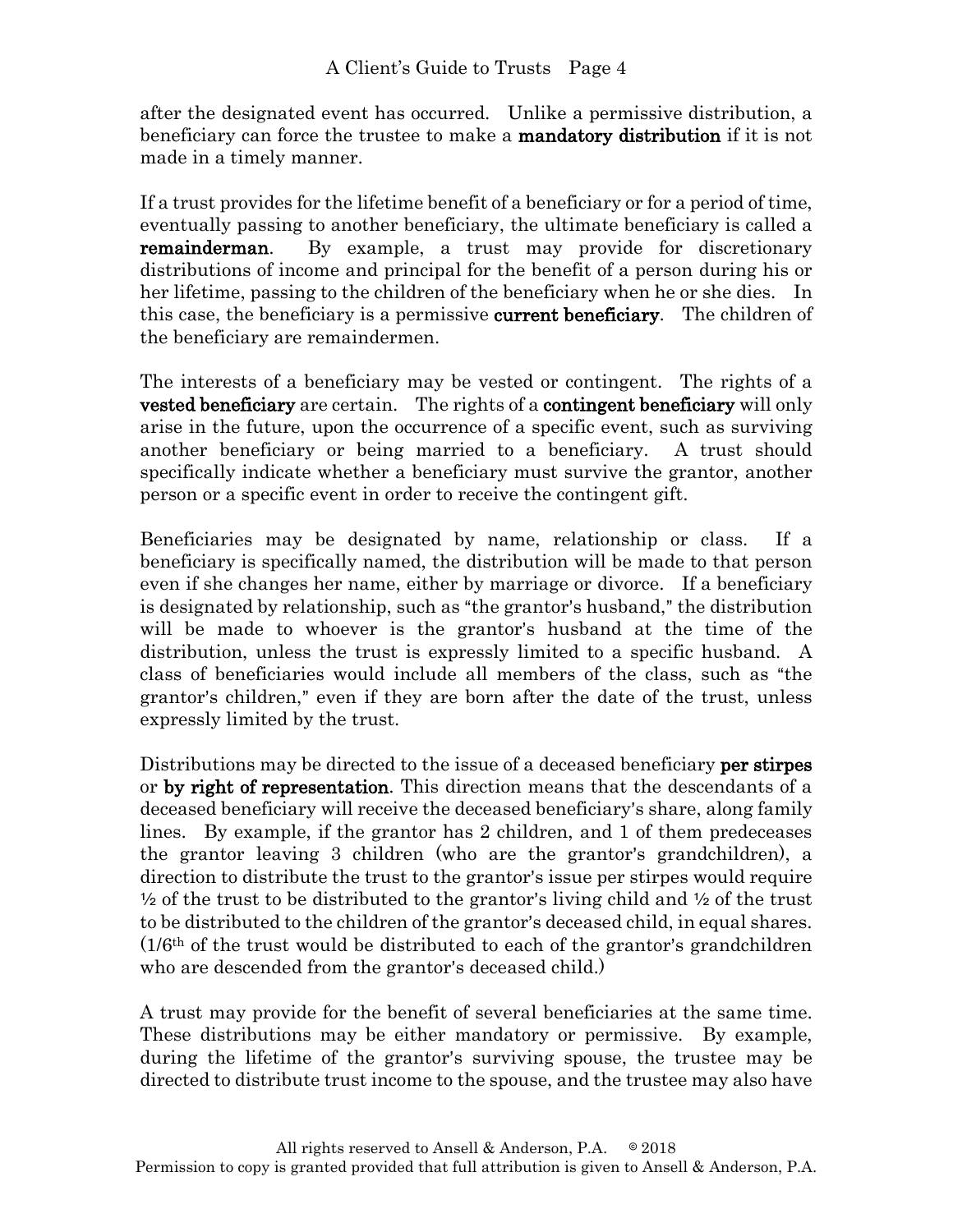discretion to distribute principal to the grantor's spouse and children. This is sometimes called a **spray and sprinkle** trust, since the grantor's spouse and children are permissive beneficiaries at the same time.

After the death of a grantor (or after the death of a grantor and the surviving spouse), a trust may continue for the benefit of the grantor's children until a certain event, such as the attainment of a certain age, or the completion of a college education, if sooner. The trustee may have discretion to distribute income and/or principal to any of the grantor's children who are then living. Similar to a spray and sprinkle trust, this type of trust is often called a common trust or common pool trust for the benefit of the grantor's children.

Alternatively, the trustee may be directed to divide a trust into separate shares for each of the grantor's children who survive the grantor (or for each of the grantor's children who survive the grantor and the surviving spouse.) In this event, a separate share trust is created for each child, with mandatory and/or permissive distributions to each child from the child's share of the trust.

A trust may combine both approaches, starting with a common pool trust until the occurrence of a specific event (such as the youngest child attaining a certain age, all children completing high school, or the oldest child entering college) and then dividing into separate shares for the children of the grantor who are living at that time.

Permissive distributions may be made in the discretion of the trustee. Often, the trustee's discretion is limited to the education, support in reasonable comfort or maintenance in health of the beneficiaries. These limitations are considered to be an ascertainable standard under federal tax laws. If the trustee may distribute income or principal for the happiness or comfort of a beneficiary, or if there are no restrictions on the trustee's exercise of discretion, distributions are not considered to be limited by an ascertainable standard for tax purposes. The grantor of a trust may provide further guidance to the trustee, directing distributions for stated purposes (such as the purchase of a home property or starting a business) or goals (such as encouraging the beneficiaries to contribute meaningfully to their community.)

A beneficiary may be given the power to designate individuals or entities who will receive a distribution from the trust, called a **power of appointment**. If the beneficiary may direct a distribution to the beneficiary, the creditors of the beneficiary or the estate of the beneficiary, this power is a taxable **general** power of appointment. If the beneficiary may only direct a distribution to other individuals or charitable organizations, this power is a non-taxable special or limited power of appointment. In many trusts, a beneficiary is given the limited power to direct distribution of the trust to other descendants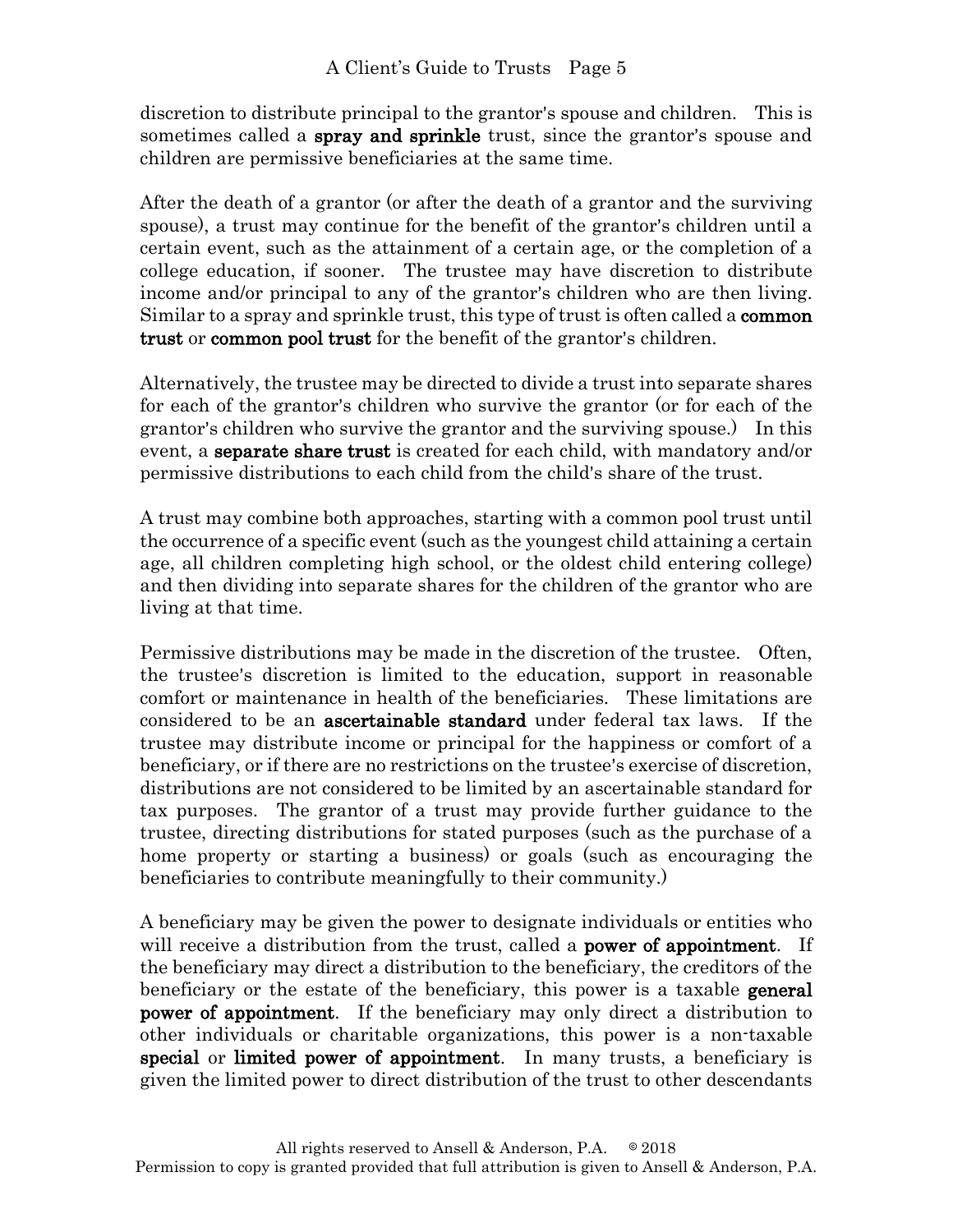### A Client's Guide to Trusts Page 6

of the grantor. If this power is only exercisable by the signing of a new Will, to be effective upon the death of the beneficiary, the beneficiary has a testamentary power of appointment. After a beneficiary exercises a power of appointment, the trust may continue for the benefit of the designated individuals or charities.

A special needs trust may be created for the benefit of a disabled individual. In this trust, the trustee's discretion to make distributions to or for a beneficiary who receives government assistance for his or her disabilities is limited so that the trust distributions will supplement, rather than substitute for, the government assistance. This trust is discussed in greater detail later in this Guide.

An incentive trust provides for permissive or mandatory benefits to be distributed to a beneficiary who completes certain events or engages in specified behavior. By example, the trustee may be directed to distribute a sum of money to a beneficiary who attains a college degree, or to distribute to the beneficiary a sum equal to the wages earned by the beneficiary in any year. Care must be taken to avoid incentives which might be considered to be against public policy (such as requiring a beneficiary to secure a divorce) or which might encourage undesirable behavior.

Alternatively, the trustee may be directed to withhold otherwise mandatory distributions to a beneficiary who engages in undesirable behavior, such as substance abuse or lack of gainful employment. A **protective trust** may be appropriate when the beneficiary has a history of substance abuse or criminal behavior, although it may also require a trustee to be more personally involved in the beneficiary's life.

In addition to the terms of a trust, the effect of state laws must also be considered in order to identify the beneficiaries of a trust. Under New Hampshire law, any gift to the spouse of the grantor of a revocable trust is negated by the subsequent divorce of the parties, unless the trust expressly provides otherwise. Similarly, gifts to the children or other heirs of a former spouse are negated by the subsequent divorce between the grantor and the spouse, unless they were also descendants of the grantor or the trust expressly provides otherwise.

In 2004, New Hampshire adopted the Uniform Trust Code, introducing the new concept of **qualified beneficiaries** who have rights to see a copy of the trust agreement and the annual account of the trust, unless otherwise provided in the trust agreement. Qualified beneficiaries are the beneficiaries who are entitled to receive a permissive or mandatory benefit from the trust, or who may be entitled to receive these benefits after the death of the current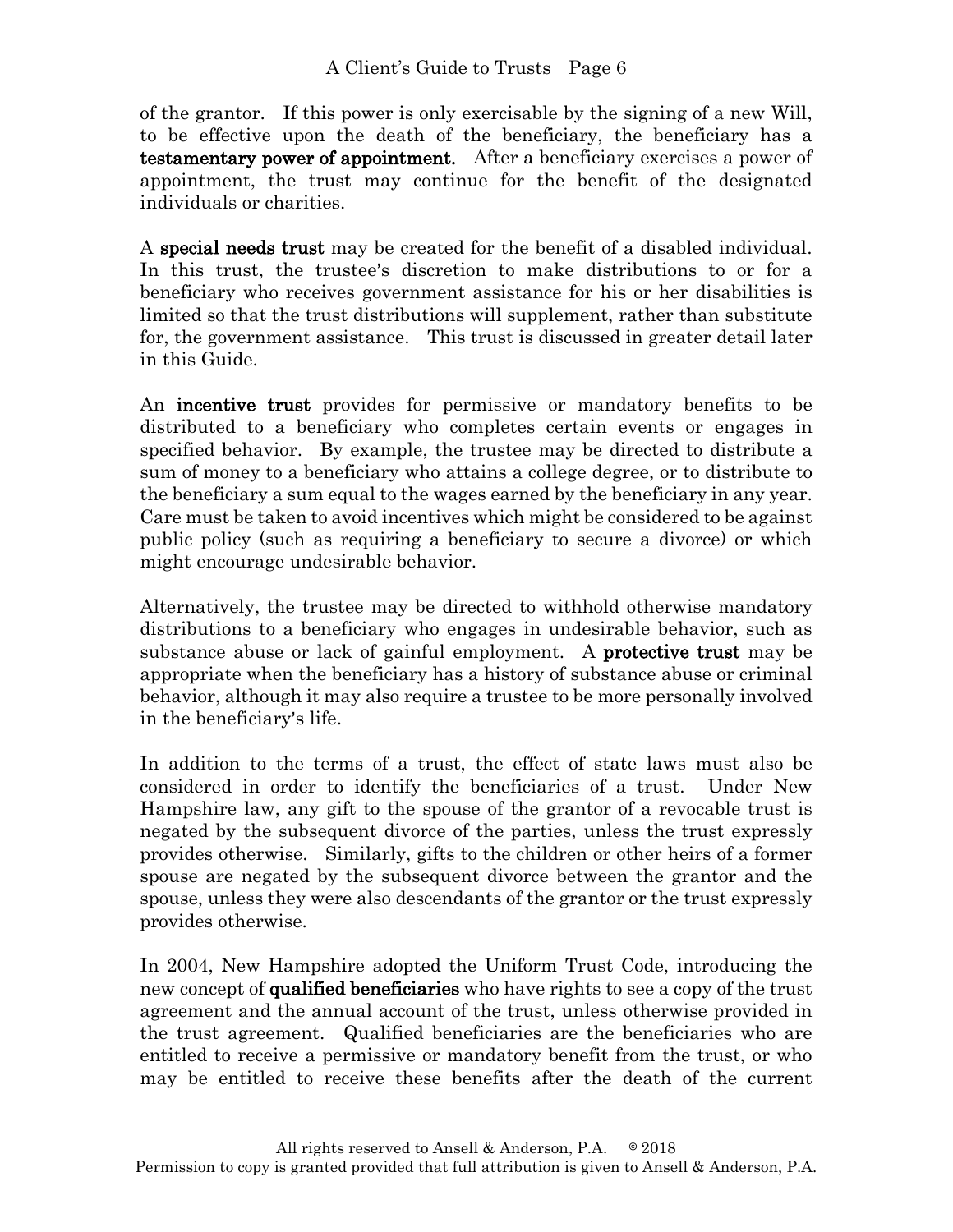beneficiary of the trust. Under New Hampshire law, beneficiaries under the age of 21 may be excluded from receiving a copy of the trust or the annual account of the trust. Many trusts direct that all adult beneficiaries, meaning all beneficiaries who have attained the age of majority (18), will receive the trust information.

Charitable organizations may also be designated as beneficiaries of a trust. In this case, care must be taken to correctly designate the desired charitable organization and the terms on which the gift is to be made. An outright or a restricted gift can be made to a charitable organization. A restricted gift would direct for the trust property to be used for a particular purpose by the charitable beneficiary, such as an addition to the charity's endowment fund, to provide for student scholarships or to contribute to a capital campaign.

Similarly, gifts can be made for a specified charitable purpose, without identifying specific charitable organizations. In this case, the trustee must be given guidance on the selection of suitable charitable organizations to receive the charitable trust distribution.

# TRUSTEES AND OTHER FIDUCIARIES

The designation of one or more trustees to administer a trust is a critical part of the creation of a trust. The grantor may serve as the initial trustee of most, but not all, types of trusts. Other trustees may be designated to serve simultaneously, as co-trustees, or consecutively, as successor trustees.

The most important consideration in the selection of a trustee is the "trust" or confidence which will be placed on the trustee to serve in this capacity, to administer the trust in accordance with its terms and applicable law, on behalf of the trust beneficiaries. A trustee is a fiduciary, holding assets for the benefit of others.

The trustee may also be a beneficiary of the trust, such as the spouse or an adult child of the grantor. Alternatively, the trustee may be another family member, such as a parent, brother or sister of the grantor, who is not a beneficiary of the trust. The trustee may be an unrelated individual, such as a close friend or professional advisor of the grantor, or a bank or trust company authorized to administer trusts in the state where the trust is to be administered.

Please note that it is ethically impermissible for the attorney who drafts a trust to name that attorney as a trustee, either directly or by default, unless requested by the client. In this case, the attorney must also have the requisite knowledge and experience to serve as a trustee, the attorney must adequately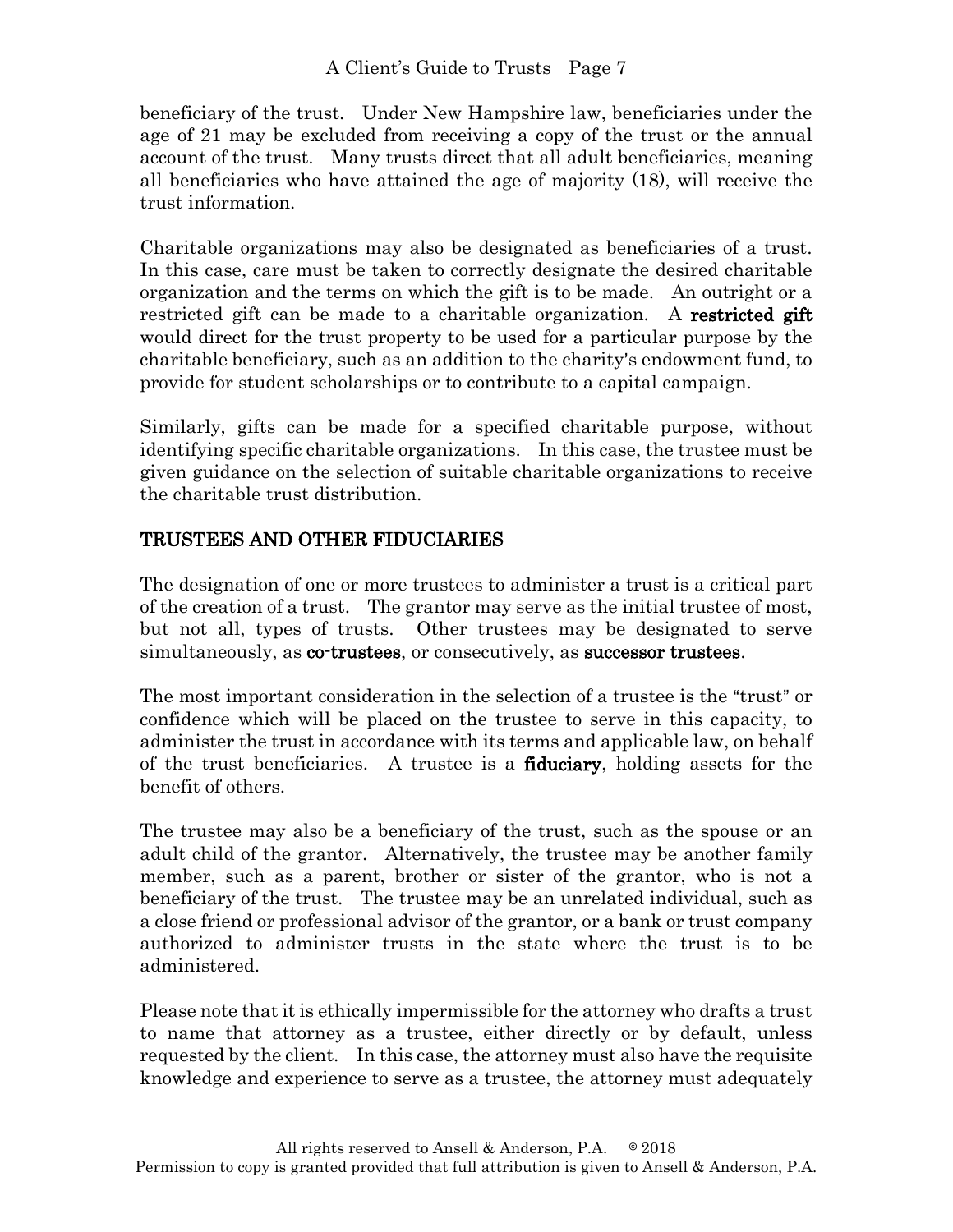disclose the legal and practical aspects of this designation, including other alternatives and relative costs.

Certain trusts impose additional restrictions on the selection of a trustee. The grantor and the grantor's spouse should not be the trustee of an irrevocable life insurance trust during the lifetime of the grantor. For other forms of irrevocable trusts, the grantor's rights may be restricted if he or she serves as a trustee. An American citizen or corporate trustee must be appointed to manage a qualified domestic trust for the benefit of a non-citizen spouse. A qualified trustee is required for an asset protection trust. A New Hampshire corporate trustee or resident, other than the grantor, is qualified to serve as a trustee of an asset protection trust. (These topics are discussed in greater detail later in this Guide.)

The designation of trustees, including co-trustees and successor trustees, requires consideration of the tasks and responsibilities which are contemplated in the trust. The abilities of the trustee to manage the trust, including the investment of the trust property, as well as the age, health, and integrity of the trustee will need to be considered. Since fees are paid to professional trustees, such as attorneys, banks and trust companies, the value of the trust as well as the anticipated complexity of administering the trust is often factored into the decision to designate a professional trustee. Potential conflicts between the trustee and beneficiaries should also be considered as should the relationship between the trustee and the trust beneficiaries.

The duties and responsibilities of the trustee are broad. A trustee must administer the trust according to its terms, in good faith and with impartiality, solely for the benefit of the trust beneficiaries. The trustee must segregate trust property, holding it separate from the trustee's own property, and invest trust property as a reasonably prudent person would invest his or her own assets. The trustee must preserve the confidentiality of the trust, to the extent reasonable.

Co-trustees may be designated when any one trustee does not possess all of the qualities which are desired of the trustee. Unless otherwise provided in the trust document or by agreement of the co-trustees, all decisions of the cotrustees require approval by a majority of the trustees at any time serving. Cotrustees may delegate authority to any one trustee to sign checks, make investments of the trust, or perform other actions. Co-trustees cannot, however, delegate all authority to one trustee.

The designation of the grantor's spouse, step-children or their descendants as a successor trustee will be revoked by the grantor's subsequent divorce, unless the trust expressly provides otherwise.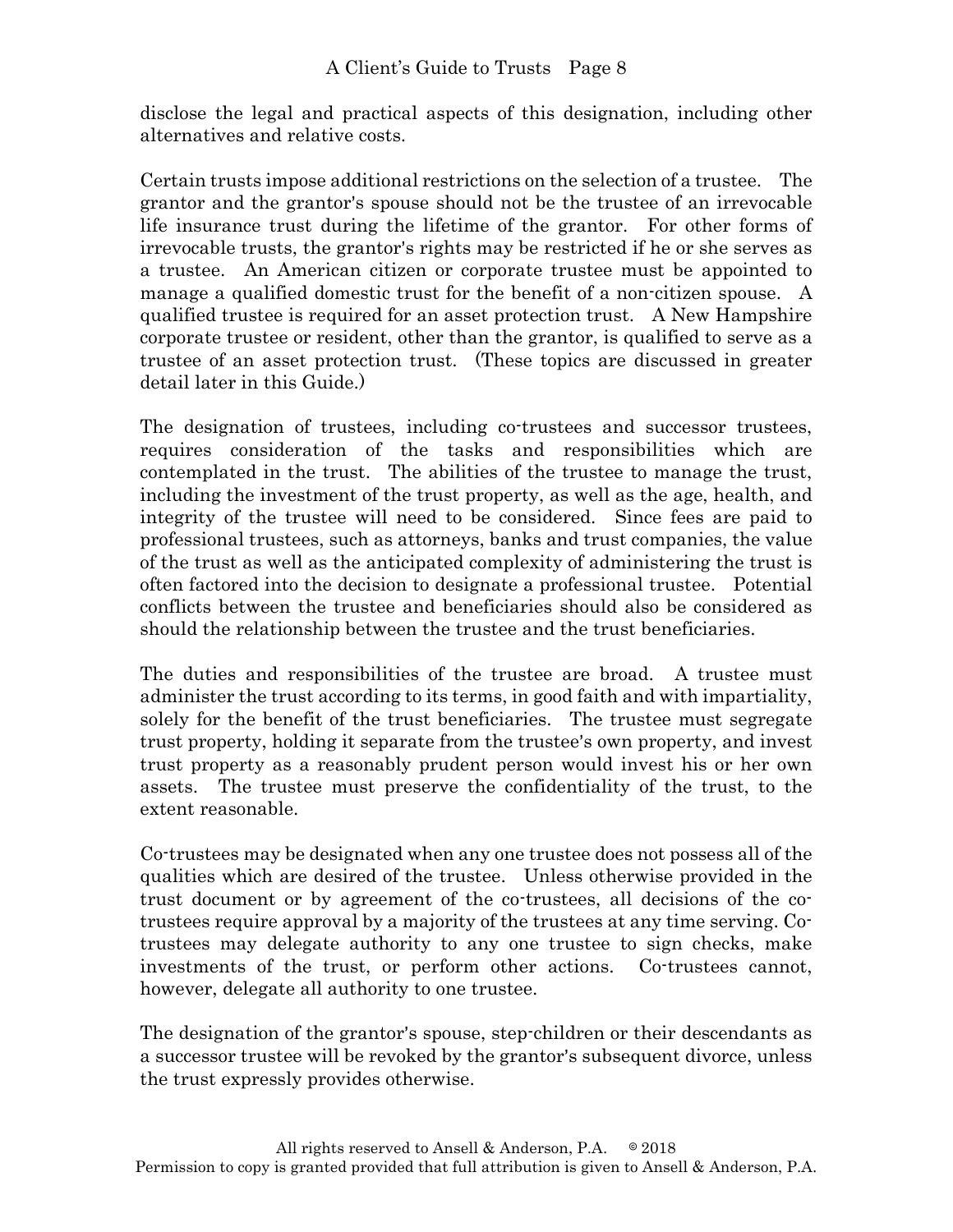New Hampshire also recognizes the fiduciary roles of **trust advisors** and **trust** protectors. The powers of the trust advisor or protector may be specified in the trust, by agreement of the qualified beneficiaries of the trust or by court order. The powers of a trust advisor or protector are more limited than the powers of a trustee, but may include any of the following powers:

The power to modify or amend a trust for tax purposes or to take advantage of changes in applicable law.

The power to review and approve a trustee's account.

The power to change the governing law or situs of the trust.

The power to remove and replace a trust advisor or protector.

The power to remove and replace a trustee.

The power to consent to a trustee's action or inaction in making distributions to beneficiaries.

The power to increase or decrease a beneficiary's interest in the trust, to grant, amend or terminate a power of appointment, within limits.

The power to perform a specific duty that would normally be required of a trustee.

The power to advise the trustee concerning any beneficiary.

The power to consent to a trustee's investment action or inaction, including the power to direct the acquisition, disposition or retention of any trust investment.

Trustees, trust advisors and trust protectors are entitled to reasonable compensation and to reimbursement for reasonable trust expenses, including investment advisor, attorney and accountant fees. Unlike other states, New Hampshire does not provide for trustee's compensation as a commission or percentage of the value of the trust from year to year.

Corporate or professional trustees generally publish a fee schedule or enter into a fee agreement which may be based on the value of assets in the trust and/or the income earned by the trust during its term, payable periodically from income and/or principal, apportioned as the trustee shall determine to be equitable. A minimum annual fee may be applicable for relatively small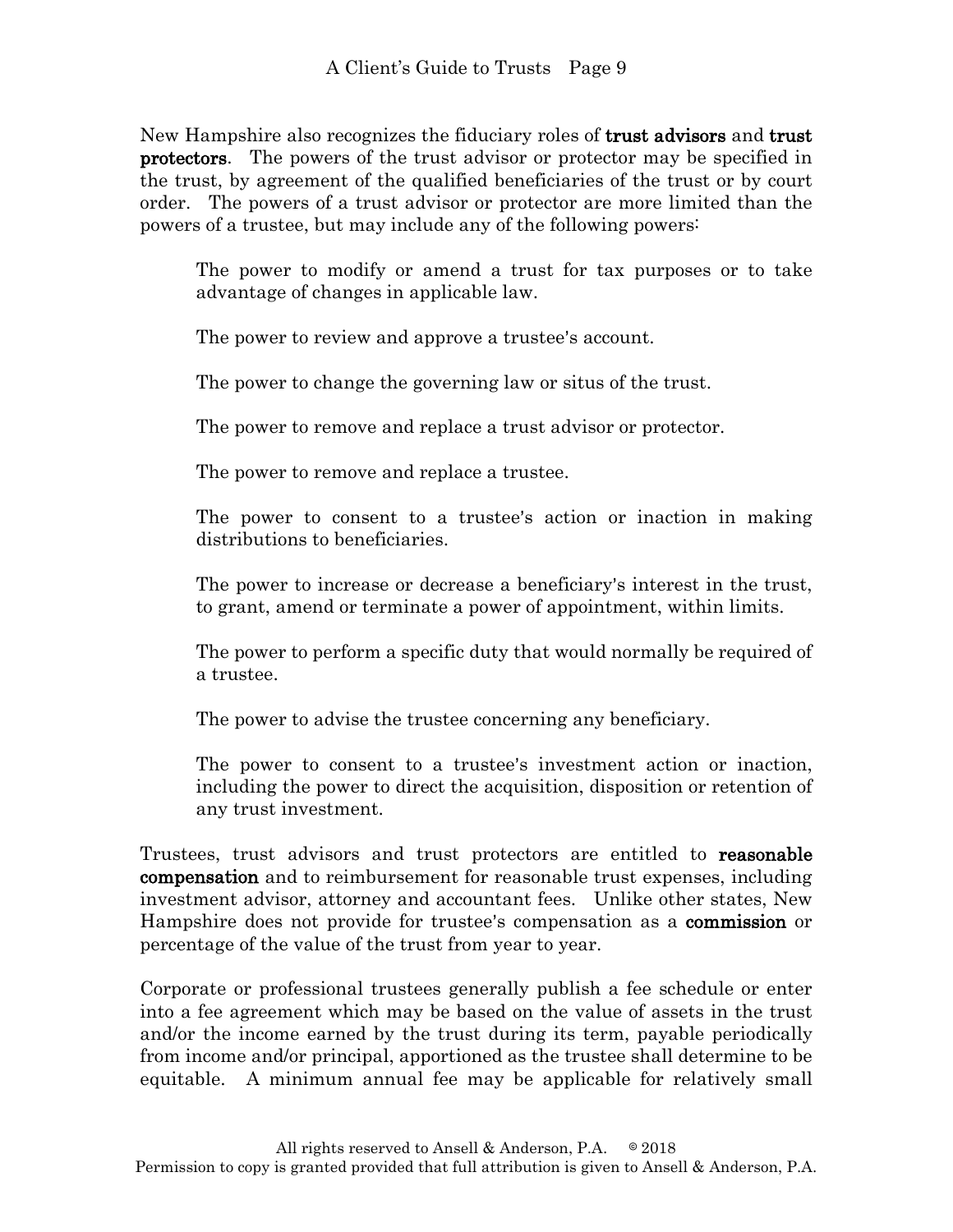trusts. Trustee fees may sometimes be negotiated with a corporate trustee, especially if the trust beneficiaries have the power to remove the trustee without cause.

Reasonable compensation for individual trustees is not as easily determined. Unless the trust provides otherwise, a trustee's compensation should take into consideration the circumstances of the trustee's service, including the following factors: the time spent by the trustee, the value of the services provided to the trust, the value of the trustee's time if not spent as the trustee, the risks assumed by the trustee and the urgency of the action required by the trustee. By example, the amount reasonably charged by an individual who is normally paid \$100 a day to pay trust bills will be less than the amount reasonably charged by an individual who is normally paid \$200 a day to prepare the income tax return for the trust, although both services are necessary and of value to the trust.

Trustee compensation is reflected on the annual account of the trust and ultimately subject to approval by the beneficiaries of the trust. If the beneficiaries object to the compensation paid to a trustee, they can petition the Probate Division of the Circuit Court for a determination that the fees were not reasonable under the circumstances.

In many cases, trustees do not charge any compensation for their services since the trustee or the trustee's family is a beneficiary of the trust. When a trustee intends to receive compensation, detailed time records should be kept reflecting the services performed as well as the time spent. Of course, compensation will be taxable as income to the trustee, and deductible as an expense of the trust.

Similar rules apply to the compensation to be paid to a trust advisor or protector, unless the trust provides otherwise.

The trust protector and advisor roles lead to two additional terms which may require explanation: a directed trust and an excluded fiduciary.

A directed trust is a trust where through the terms of the trust, an agreement of the beneficiaries, or a court order, one or more persons is given the authority to direct or consent to a fiduciary's actual or proposed investment decision, distribution decision, or any other noninvestment decision of the fiduciary.

An **excluded fiduciary** is any fiduciary excluded by the terms of the trust or by court order from exercising a power, or relieved by the terms of the trust or by court order of a duty, because such power or duty is given to another person.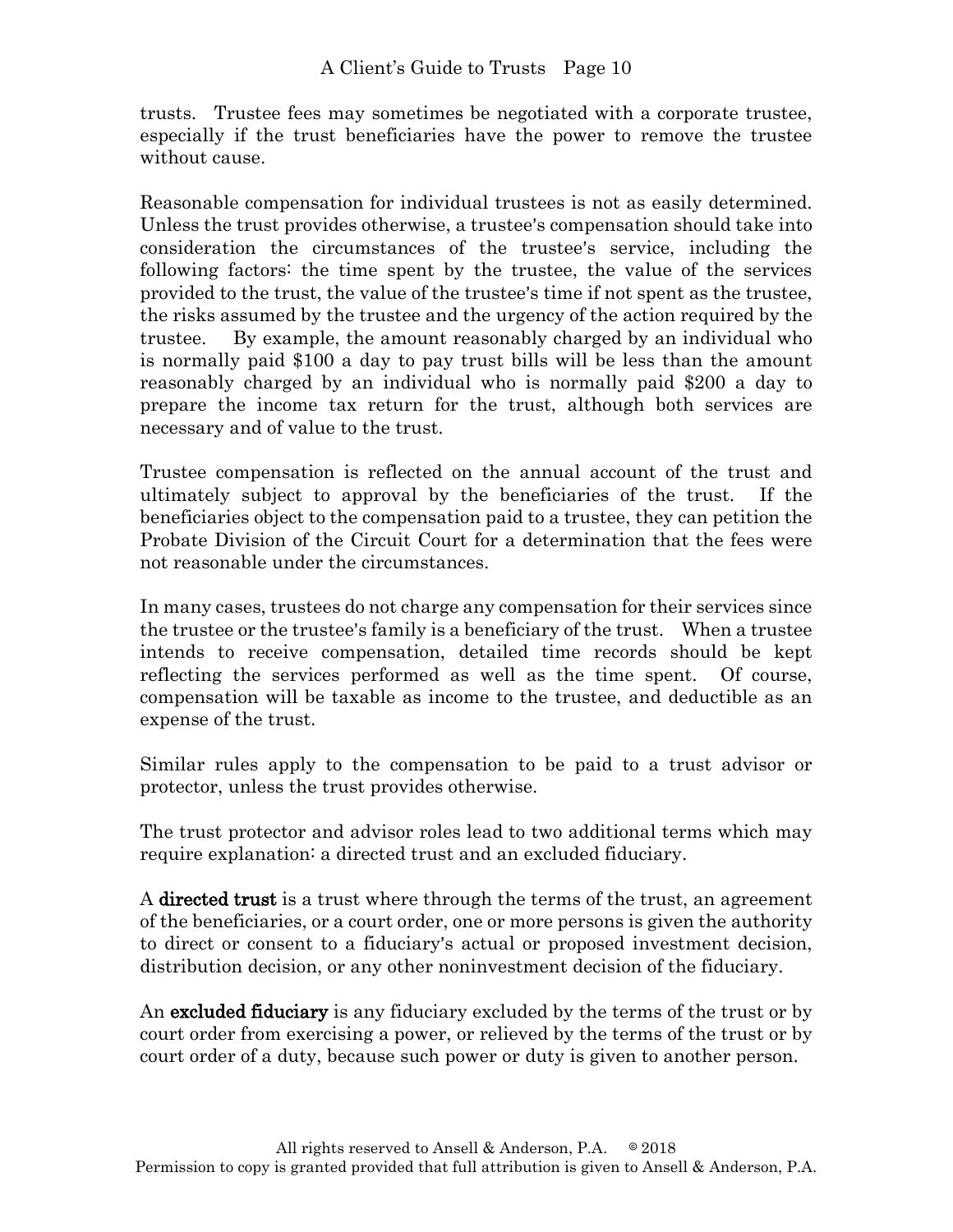## TYPES OF TRUSTS

Trusts may be created for many purposes. Different types of trusts are more commonly used for different purposes. Gift, estate and generation skipping transfer tax planning trusts are often more complex than trusts which are simply designed to avoid the probate of the grantor's property at death, or trusts which are designed for the management of property during the lifetime of the grantor or until beneficiaries reach an age of maturity after the death of the grantor. Trusts created for one purpose can also be used for other reasons, however.

Trusts created under a Will are called testamentary trusts. The grantor of this trust is the testator or creator of the Will. The terms of the trust are found entirely in the Will. Although a trustee is designated in the Will, the trustee cannot act as such until he or she is appointed by the Court. In New Hampshire, the Probate Division of the Circuit Court has jurisdiction over the appointment of testamentary trustees and this Court supervises the administration of the trust through annual accounts. Historically, we generally did not recommend the creation of a testamentary trust due to the cost of Court supervision, including the filing of annual trust accounts, the surety bonding fees and Court fees. Testamentary trusts are more commonly created in states where probate expenses are not as cumbersome. They can also be useful when Court oversight is desired for a particular reason, or when a surviving spouse may receive public assistance to provide for nursing home care.

Effective January 1, 2012, however, testamentary trusts can expressly waive the requirement for filing an annual account with the Court, and testamentary trusts that do not include this waiver may become exempt from the accounting requirements if all interested persons agree and the Court finds that the waiver does not violate a material purpose of the trust. A waiver of accounting may also avoid surety bonding fees and Court fees. Accordingly, testamentary trusts may become more common for contingent trusts or smaller trusts which may not justify the creation of a separate trust agreement.

Trusts created during the lifetime of a grantor are called **inter vivos** or **living** trusts. These trusts are more commonly created in New Hampshire since they can be written to avoid probate upon the death of the grantor, or upon the death of a trust beneficiary. Often, these trusts are created during the lifetime of the grantor with an intention that they will continue for a period of time after the death of the grantor.

An inter vivos trust can be revocable or irrevocable. To be revocable, the grantor must have the right to revoke the trust and to return the trust property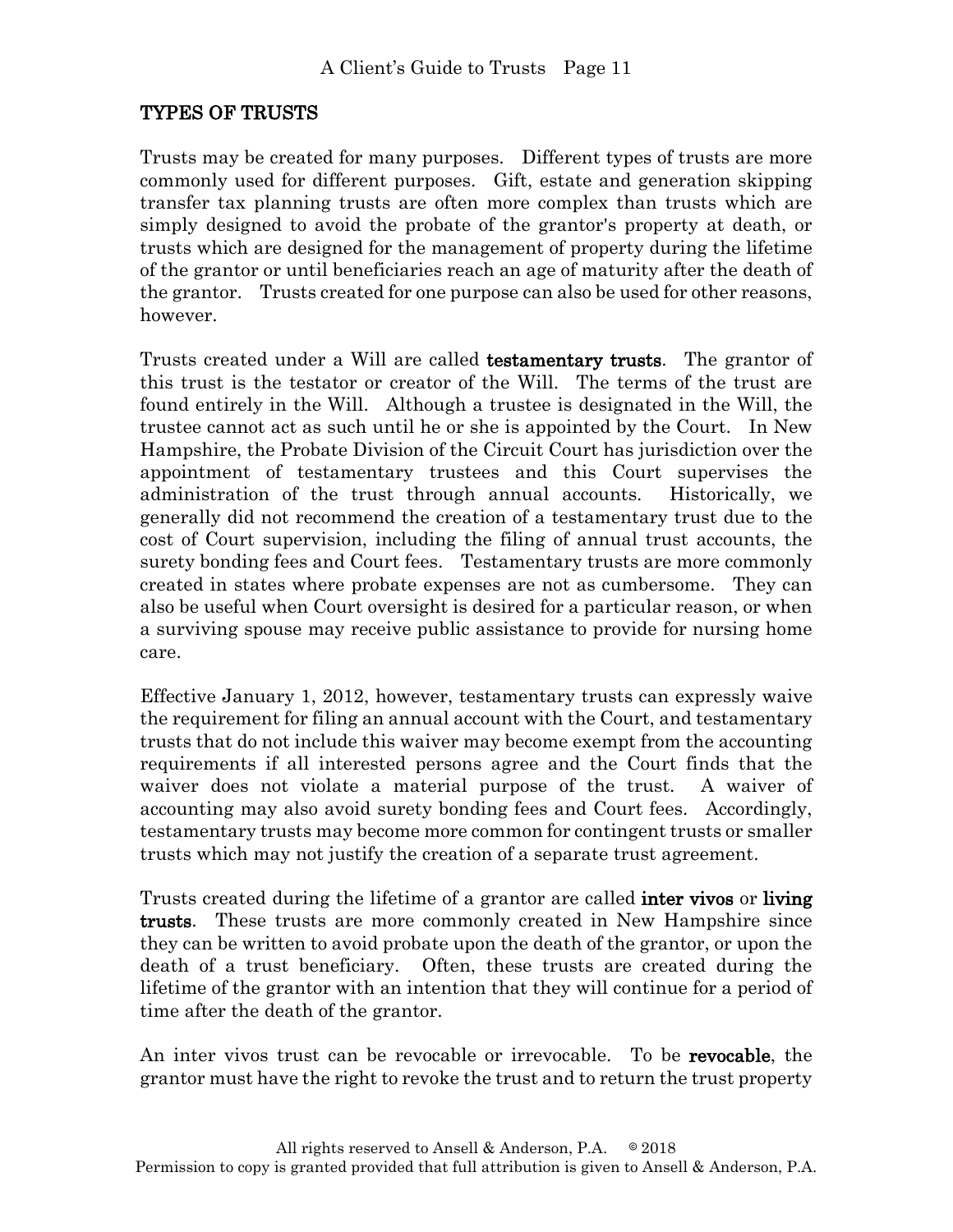to the individual name of the grantor. This right is generally coupled with a right to amend or modify the trust during the lifetime of the grantor. This trust is most often used to avoid probate of the grantor's estate, to the extent that assets are either transferred to the trust during the lifetime of the grantor, or made payable to the trust as a beneficiary upon the death of the grantor. Revocable trusts may also be funded upon the death of the grantor, as a beneficiary of the grantor's pour-over will. (A **pour-over will** simply directs the distribution of individually owned property to the deceased owner's trust, through probate.)

An **irrevocable trust** cannot be revoked by the grantor. The trustee may have discretion to distribute income and/or principal to or for the benefit of the grantor and/or other beneficiaries. The grantor may have other rights in the trust, except the right to revoke the trust or to amend the trust in any way that could give the grantor the right to revoke the trust.

Trusts which are revocable during the lifetime of the grantor will become irrevocable upon the death of the grantor. The name of the trust may or may not change as a result of the death of the grantor. The terms of the trust will dictate the name of the trust.

All revocable trusts will be treated as **grantor trusts** for income and estate tax purposes during the lifetime of the grantor and upon the death of the grantor. Irrevocable trusts may or may not be treated as grantor trusts for income and/or estate tax purposes. The terms of the trust will control its characterization for tax purposes.

For income tax purposes, grantor trust income, deductions and credits will be reported on the grantor's personal income tax return. A revocable trust can report all trust income (including capital gains and losses) directly on the grantor's social security number as long as the grantor is a trustee of the trust. The capital gain exclusion available upon the sale of a primary home will be available to the grantor of a revocable trust which has owned the grantor's home property.

Income will be taxable to the grantor of an irrevocable grantor trust. In some irrevocable grantor trusts, capital gains and losses will also be taxable to the grantor. The capital gain exclusion available upon the sale of a primary home will only be available to the grantor of an irrevocable trust which has owned the grantor's home property, if the trust is written to be a grantor trust for this purpose.

In most cases, the trustee of an irrevocable grantor trust must secure a taxpayer identification number for the trust and prepare an income tax return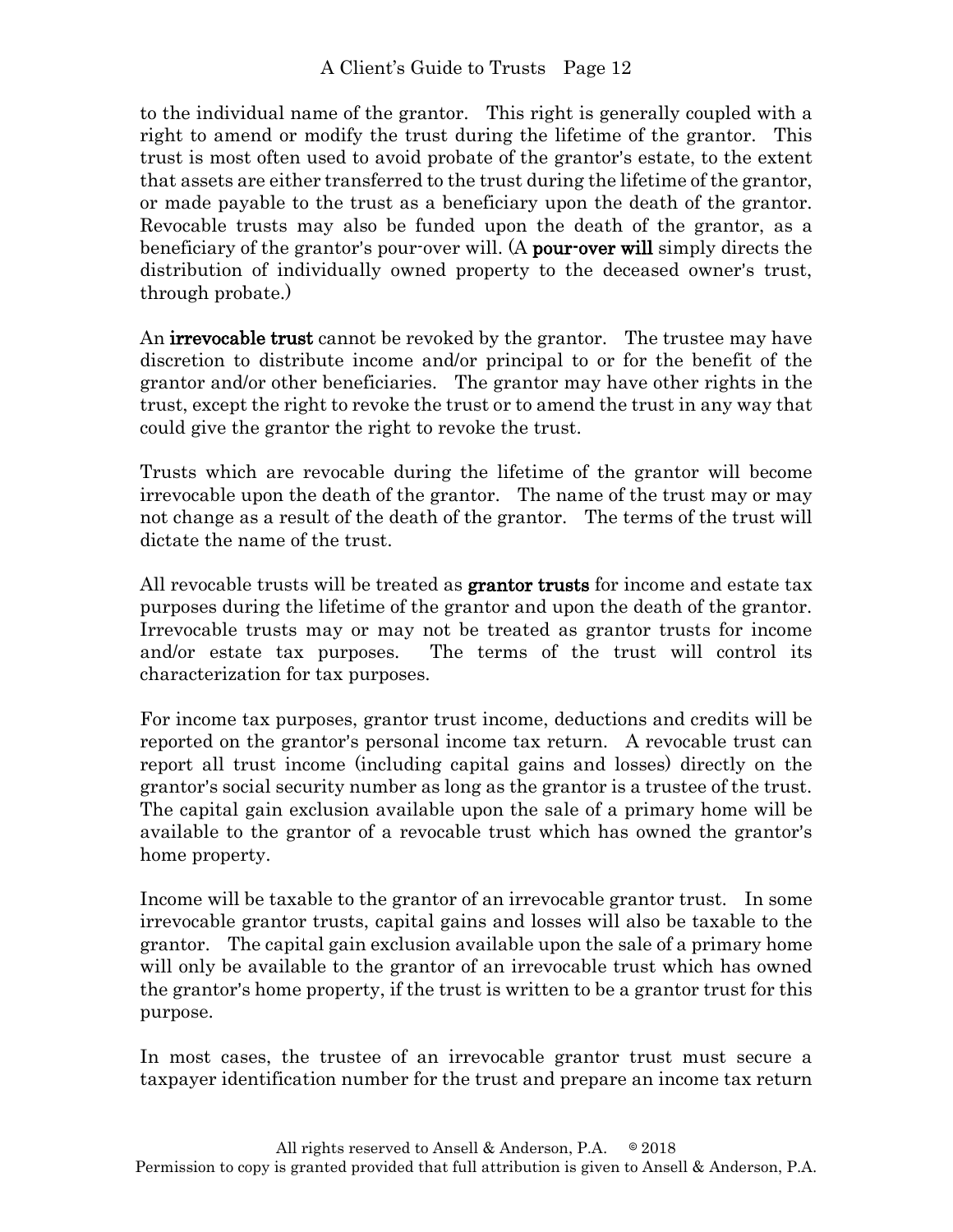for the trust. Nevertheless, ordinary income and/or capital gains and losses will be taxable to the grantor of the trust. These rules apply whether or not the grantor is also a beneficiary of the trust, if the grantor has retained certain rights over the disposition of the trust.

When a trust is a grantor trust for estate tax purposes, trust assets will be included in the grantor's estate for estate tax purposes. Under current law, trust assets will get a new tax basis equal to the fair market value on the date of the grantor's death. An irrevocable trust can be written to be a grantor trust only for income tax purposes, not taxable in the grantor's estate at death, in which case the trust assets will not get a new tax basis on the date of the grantor's death. An irrevocable trust must be reviewed by a trust and estate attorney or tax professional to determine if it is a grantor trust for income and/or estate tax purposes.

After the death of the grantor, a formerly revocable or irrevocable grantor trust will need a new taxpayer identification number to report trust income. If an irrevocable trust is not written as a grantor trust for income tax purposes, it will need to secure a taxpayer identification number when it is created. (As indicated above, when some types of grantor irrevocable trusts are created they will also need to secure a taxpayer identification number.)

Trusts may be written to take advantage of the amount that may pass without estate tax upon the death of the grantor. The federal estate tax exemption amount has increased significantly since 2001. Effective in 2018, the exemption from gift, estate and generation skipping transfer tax was doubled from \$5,000,000 to \$10,000,000. The exemption amount is also indexed for inflation after 2011, bring the exemption for 2018 to approximately \$11,200,000. Under current law, in 2026, the exemption reverts to \$5,000,000 as adjusted for inflation. A formula clause is often included in this type of trust to reference the estate tax exemption that may be available to the grantor at the time of the grantor's death. When a husband and wife create these types of trusts, they are often referred to as A/B Trusts or credit shelter trusts. Ansell & Anderson trusts often refer to the credit shelter trust as the **Family** Trust after the death of the grantor, when the trust becomes irrevocable.

After the death of a grantor, a **marital trust** may be created for the benefit of the surviving spouse, qualifying for the federal estate tax marital deduction. This trust may be established as a qualified terminable interest property trust or  $QTIP$  trust. A marital trust must distribute income to the surviving spouse during his or her lifetime and may distribute principal to the surviving spouse, but the balance of the trust will generally pass to beneficiaries selected by the grantor upon the death of the spouse. The spouse is typically not given control over the disposition of a QTIP Trust. Greater rights may be accorded to a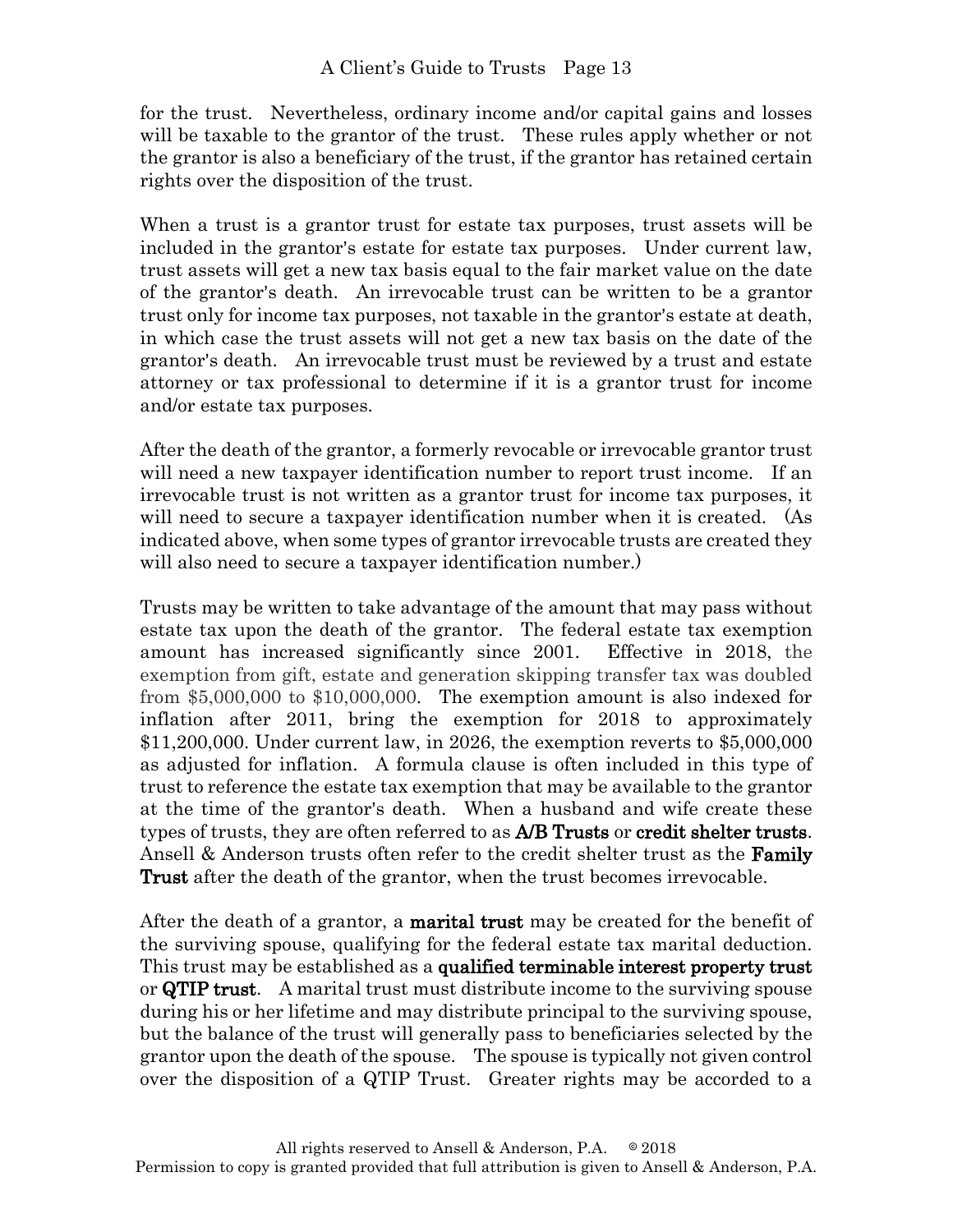surviving spouse in other forms of marital trusts. If the surviving spouse is not an American citizen, a **qualified domestic trust** or **QDOT** must be created to defer estate taxes until distribution of principal to the surviving spouse or the death of the surviving spouse.

Now that the estate tax exemption is over \$11,000,000, people who created trusts for estate tax planning may now want to undo them. This can most easily be accomplished by disclaimer planning. When the first spouse dies, his or her trust can be payable to the surviving spouse's trust, unless the surviving spouse disclaims the right to receive this gift within 9 months after the death of the first spouse. A **disclaimer trust** is useful when the couple is not certain about estate tax planning, such as when they might move to a state which has an estate tax, or when the surviving spouse may have creditor issues. In most cases, the spouse will receive the assets and the trust will terminate, but it is useful to have the option to continue it for probate avoidance or management of the assets.

A revocable trust may be written to manage trust property during the lifetime of the grantor (especially during lifetime incapacity), to avoid probate of trust property upon the death of the grantor, and to manage trust property after the death of the grantor for the benefit of the designated beneficiaries. Estate tax planning may also be included. These goals are not mutually exclusive.

The grantor of a revocable trust retains complete control over the trust during his or her lifetime. As a result, the assets of the revocable trust are subject to the claims of the grantor's creditors, including providers of long-term health care. These assets are not protected if the grantor or the grantor's spouse should enter a nursing home in the future. The grantor must report all income earned by trust assets on his or her annual income tax return. At the time of the grantor's death, the assets of the revocable trust will be included in his or her gross estate for the purpose of determining federal and state estate tax liability.

An irrevocable trust may be used to give an interest in property to a beneficiary at the time that the trust is created and/or in the future, or to give an interest in property to a number of individuals. As with revocable trusts, these trusts can accomplish several goals at the same time.

An **irrevocable life insurance trust** or **ILIT** is a popular irrevocable trust, to avoid the taxation of a life insurance policy in the estate of the grantor and/or the grantor's spouse. In this case, the grantor creates the trust, naming someone other than the grantor or the grantor's spouse as the initial trustee (due to complex tax issues.) The grantor then transfers an existing life insurance policy into the trust, or sufficient funds for the trustee to purchase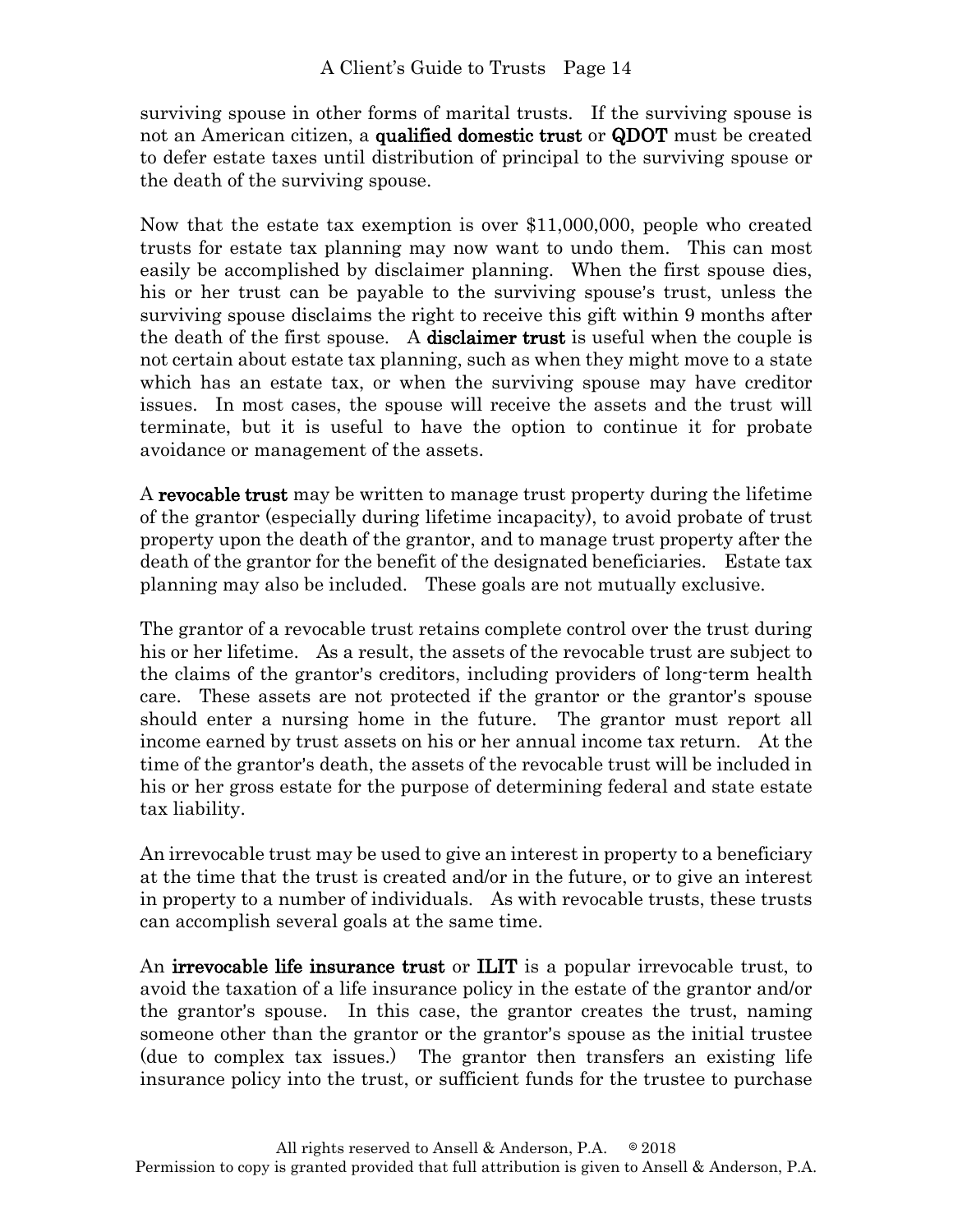a new insurance policy on the life of the grantor. A husband and wife can create this type of trust to hold or purchase a second-to-die life insurance policy on their lives. Each year, the grantor contributes sufficient funds to pay the insurance premiums which may be due. If the grantor dies more than 3 years after the transfer of an existing life insurance policy, or at any time after the creation of the trust if a new policy was purchased by the trustee, the insurance proceeds will be payable to the trust, without taxation in the estate of the grantor. The spouse of the grantor may be a beneficiary of this trust during the spouse's lifetime. Often, this type of trust will continue to be held for the benefit of the grantor's children until they reach an age of maturity after the grantor's death, or for the lifetime of children, eventually passing to the grantor's grandchildren. Complex tax planning is always included in this type of trust.

An ILIT is often written as a **Crummey Trust**, named after the first taxpayer who created this type of trust. In this case, the gift to a beneficiary of the trust will qualify for the annual gift tax exclusion because the beneficiary will be given a present right to withdraw the amount of the gift for a period of time, usually 30 days after notice by the Trustee. This right of withdrawal is referred to as a Crummey Power.

A Qualified Sub-Chapter S Trust or QSST is a trust which may hold stock in a sub-chapter S corporation under federal tax law. All income from this trust must be distributed to the trust beneficiary and principal may be distributed to the beneficiary, but principal cannot be distributed to any other person during the lifetime of the beneficiary under federal tax law.

Another alternative for holding S corporation stock is an **Electing Small** Business Trust or ESBT. Unlike a QSST, there may be multiple income beneficiaries and there is no requirement that the trust distribute all income currently. However, ESBTs are subject to special income tax rules. The trust is taxed on its proportionate share of income from the S corporation at a flat tax rate equal to the highest marginal rate then applicable for trusts and estates.

Various forms of charitable trusts may be created to provide charitable gifts, often for estate tax purposes, sometimes coupled with gifts to family members. A charitable remainder trust is a trust which will provide a unitrust (a specified percentage of the value of the trust) or **annuity** (a fixed dollar amount) to the grantor or to another person for lifetime or for a period of time, with the balance of the trust eventually passing to one or more charitable organizations. A charitable lead trust provides an interest to one or more charitable organizations for a period of time, followed by a gift to family members. A trust set aside exclusively for charitable purposes can be established to provide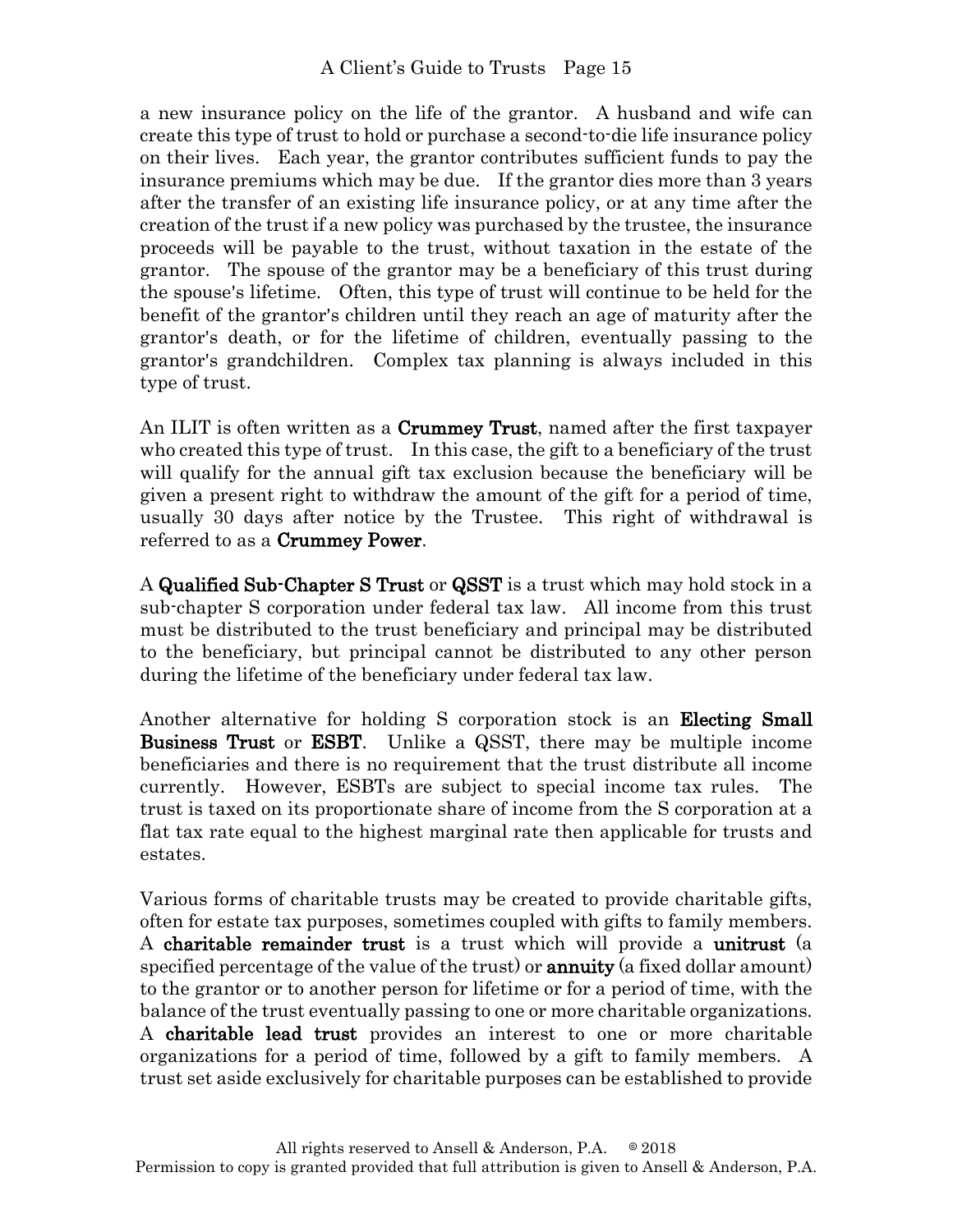an endowment (an income interest) for charitable purposes in perpetuity, or it can provide greater benefits for a limited period of time.

A special needs trust is a trust created for the benefit of a person with disabilities, in order to provide for the beneficiary without causing the beneficiary to be disqualified from receipt of government assistance, such as Medicaid. The trustee generally has broad discretion to make distributions to the beneficiary during his or her lifetime. If this trust is created for the benefit of the grantor, the balance of the trust must ultimately be payable to the State in order to reimburse it for assistance provided to the grantor during his or her lifetime. If this trust is created by a grantor for the benefit of another person, the balance of the trust does not need to be payable to the State upon the death of the disabled beneficiary.

An irrevocable trust may be created by a grantor in anticipation of his or her eventual entry into a nursing home. In this case, the grantor may reserve the right to receive all income earned by the trust, but the grantor must release all rights to receive any principal of the trust. Under current law, the principal of this type of trust will not be counted as an available resource for the grantor or the grantor's spouse if the trust is created and funded more than 5 years before the grantor or spouse would otherwise qualify for Medicaid assistance. A home held in trust is always counted, however, and care will need to be taken to avoid this result.

In 2009, New Hampshire started to recognize self-settled asset protection trusts. Originally, these trusts were authorized under the Qualified Dispositions in Trusts Act, which allowed an individual to transfer property to an irrevocable trust that provides asset protection but still allowed the individual to benefit from the property transferred to the trust. In 2017, the Qualified Dispositions in Trusts Act was repealed, although existing trusts created under the Act were grandfathered. In place of the Qualified Dispositions in Trusts Act several statutory provisions were added that together provide similar protection for irrevocable self-settled asset protection trusts. Under the new provisions, a trust offers asset protection for a grantor who is a beneficiary of the trust, provided the trust includes a spendthrift clause. A spendthrift clause indicates that the trust assets are not subject to anticipation, assignment, pledge, sale or transfer by the beneficiary.

Creditors generally cannot reach property or assets held in a self-settled asset protection trust. No action will be permitted against an asset protection trust unless the transfer to the trust was fraudulent or if the claim arose after the transfer to the asset protection trust and an action is brought within 4 years after the transfer to the trust.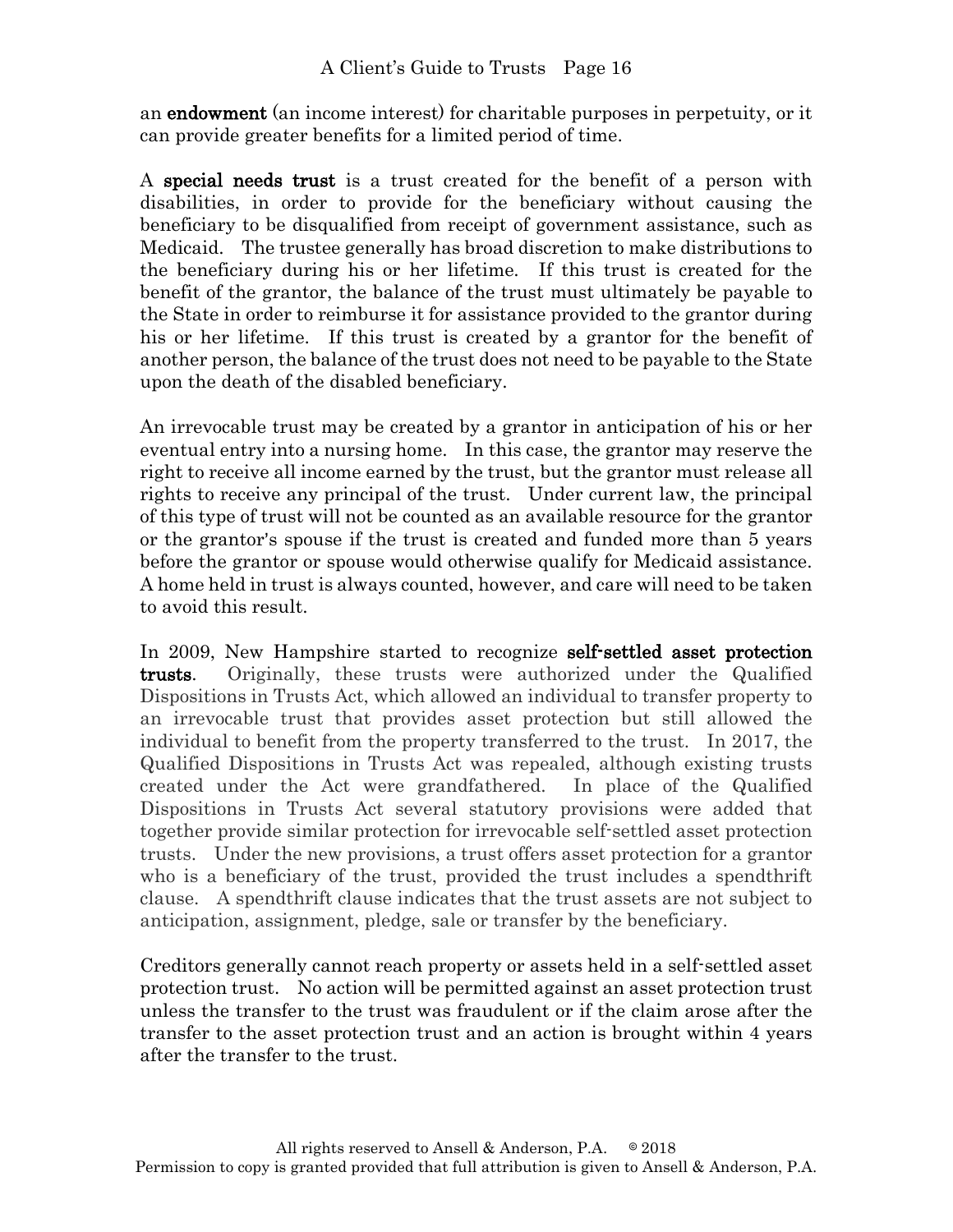The creditor protection afforded by this trust is not absolute, however. Exceptions are made for alimony, support or property claims by a spouse or former spouse, and child support. Exceptions are also made for death, personal injury or property damage claims against the grantor for damages, which were caused in whole or in part on or before the date of a transfer to the trust.

## ADMINISTRATION OF TRUSTS

The trustee must administer a trust in accordance with its terms and applicable law. As a starting point, the trustee must identify the property which is either owned by the trust or payable to the trust. The trustee must then identify the beneficiaries of the trust and their rights in the trust property.

Property transferred to the trust is called **principal.** Income refers to the amount earned from time to time, such as interest and dividends, which is taxable as ordinary income. When a trust owns residential property, the income beneficiary may be entitled to use the property, in lieu of rental income. Capital gains and losses are generally allocated to principal, unless a trust provides otherwise. Net income refers to income, after payment of expenses, including trustee fees and similar expenses.

In New Hampshire, the New Hampshire Trust Code provides for the administration of trusts to the extent that a trust does not provide otherwise. Most trusts include a reference to the applicable laws, as well as specific rules for the administration of the particular trust.

As a general rule, a trustee must invest the trust as a reasonably prudent person would invest his or her own funds. This is called the prudent investor rule. Unless a trustee has the requisite skills to manage a trust, we recommend that trustees consult with an investment advisor to assure compliance with this rule.

When a trust holds stock in a closely held business, the trustee may be given authority to manage this business interest, even if it would not be considered to be a prudent investment. Similarly, when a trust principally holds illiquid assets or a non-diversified investments, such as an insurance policy or real estate, the trustee may be given express authority to retain these investments.

After an irrevocable trust agreement is executed, the trustee is required to give notice to the qualified beneficiaries of a trust, unless the trust provides otherwise. A trust notice includes the name, address and telephone number of the trustee, as well as the names of the grantor and the date of the trust. A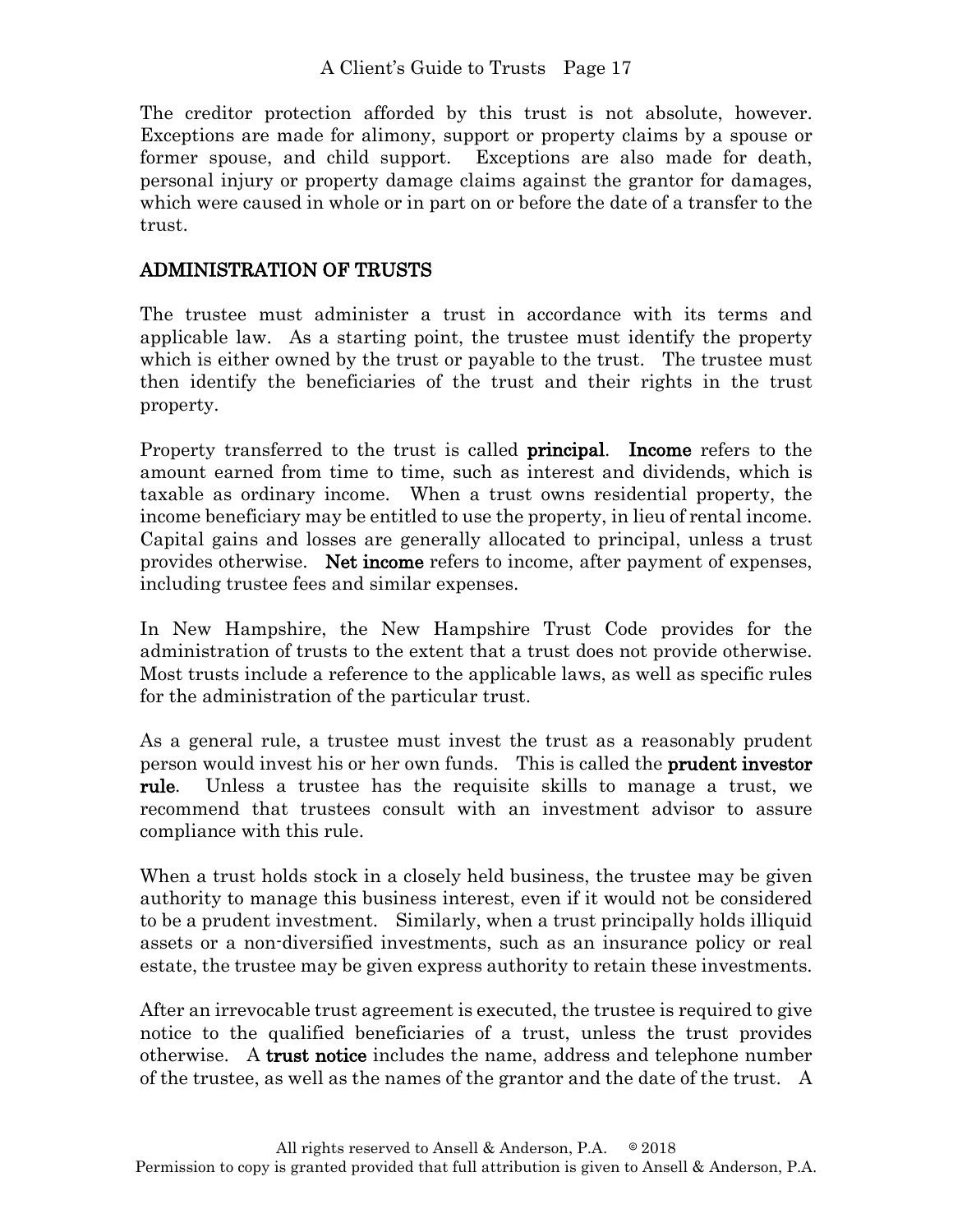copy of the trust must either be provided or be available upon request by a beneficiary. This notice must be given within 60 days after the creation of an irrevocable trust, or within 60 days after a revocable trust becomes irrevocable, unless the trust expressly provides otherwise. A similar notice is required when a new trustee is appointed to administer an irrevocable trust.

A testamentary trust account must be filed with the Probate Division of the Circuit Court each year, with notice to all interested parties, including beneficiaries and creditors of the trust, unless the accounting requirements have been waived. This Trustee's Accounting must be filed on the forms directed by Court rules.

For all trusts, the trustee must account annually to the beneficiaries of the trust about the administration of the trust, unless the trust provides otherwise. There is no specific form for this **trust account**. The account may be in the form of a formal account (similar to the Trustee's Accounting filed for testamentary trusts), or it may be informal, including copies of account statements or a letter which explains the activity of the trust during the year. An account is not generally required for a revocable trust, unless the grantor is not a trustee of the trust or the grantor is incompetent.

If trust income is not directly reported on the social security number of the grantor, the trustee must file a federal income tax return, form 1041, for the trust for each year in which it earns any income. This return is due to be filed on or before the 15th day of the 4th month following the end of the taxable year (April 15th for a calendar year trust).

On the form 1041, the trustee must identify the trust as either a simple trust or a complex trust. A simple trust is a trust that requires all income to be distributed currently, does not provide for amounts to be paid or set aside for payment to charity, and does not distribute principal. All other trusts are complex trusts.

Generally, ordinary income is taxable to the trust in any year in which it is accumulated within the trust, but it is taxable to the beneficiary of the trust in any year in which it is distributed to the beneficiary, or it is required to have been distributed to the beneficiary under the terms if the trust. In the first 65 days of a year, the trustee may elect to treat a permissive income distribution to have been made during the prior taxable year of the trust. The beneficiary who is taxable on trust income will receive a Schedule K-1 to reflect the income which is taxable to that beneficiary for the prior year. Capital gains are taxable to the trust, except in the final year of a trust.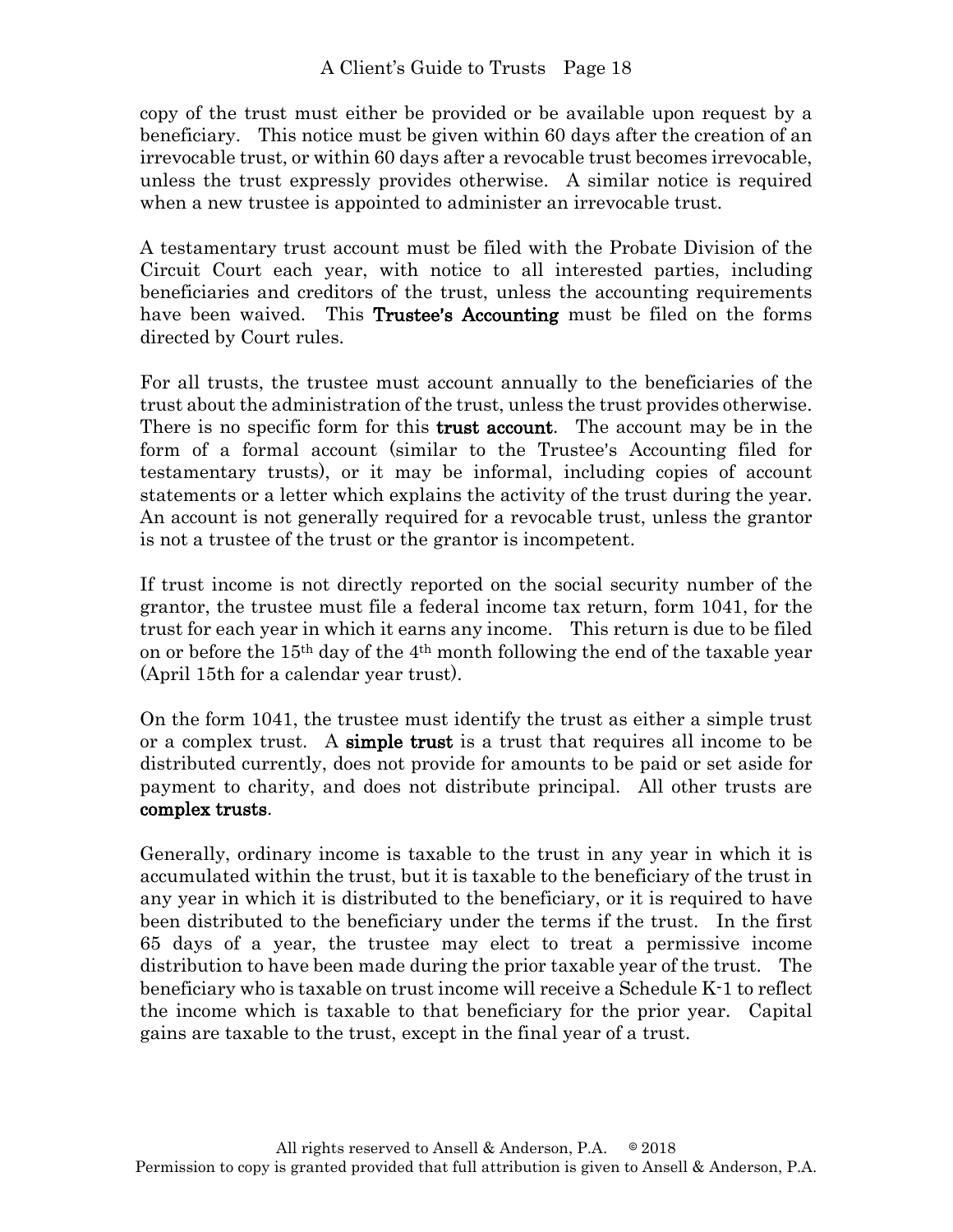For trust years ending before December 31, 2013, a New Hampshire interest and dividends tax return may also be required if trust income exceeds \$2,400 in any year, if any beneficiary and any trustee of the trust is a resident of New Hampshire.

For trust years ending on or after December 31, 2013, trust income will be taxable to the New Hampshire beneficiaries who receive the interest and dividends reported to them on the federal income tax return of the trust. Trustees will not need to file a New Hampshire interest and dividends tax return for any year beginning on or after January 1, 2013.

The change in New Hampshire law will allow trusts to avoid payment of interest and dividends on accumulated income in the trust after 2012. Of course, this change will only affect complex trusts which are not required to distribute income annually, and which will pay federal tax on accumulated income at the trust's tax rate. In order to determine whether or not this is advantageous, the rate of federal tax on accumulated trust income will need to be compared to the tax rate applicable for income distributed to the beneficiary under both federal and state law.

Trustees often hire an accountant to prepare the income tax returns for a nongrantor trust. Due to the complexity of the income tax rules, this is generally recommended for complex trusts.

Upon the death of a grantor, the assets of a revocable trust will be included in the grantor's estate for federal estate tax purposes. If probate of the grantor's estate is not required, the trustee of the trust will be treated as the executor of the grantor's estate for the purpose of filing a federal estate tax return, if one is required to be filed.

# FUNDING A TRUST

A trust will only govern the assets which are transferred to the trust, either during the lifetime of the grantor, by beneficiary designation upon the death of the grantor, or through the probate of the grantor's Will.

When our clients create a trust for probate avoidance, we recommend that they transfer all assets to the trust, or name the trust (or individuals) as the beneficiaries of these assets. These clients also generally sign a **pour-over** Will (a Will which names the trust as the beneficiary of the probate Estate.) Assets which are in a person's name alone at the time of his or her death, without a beneficiary designation, will be subject to probate. By funding the trust during the grantor's lifetime, assets will be immediately available to the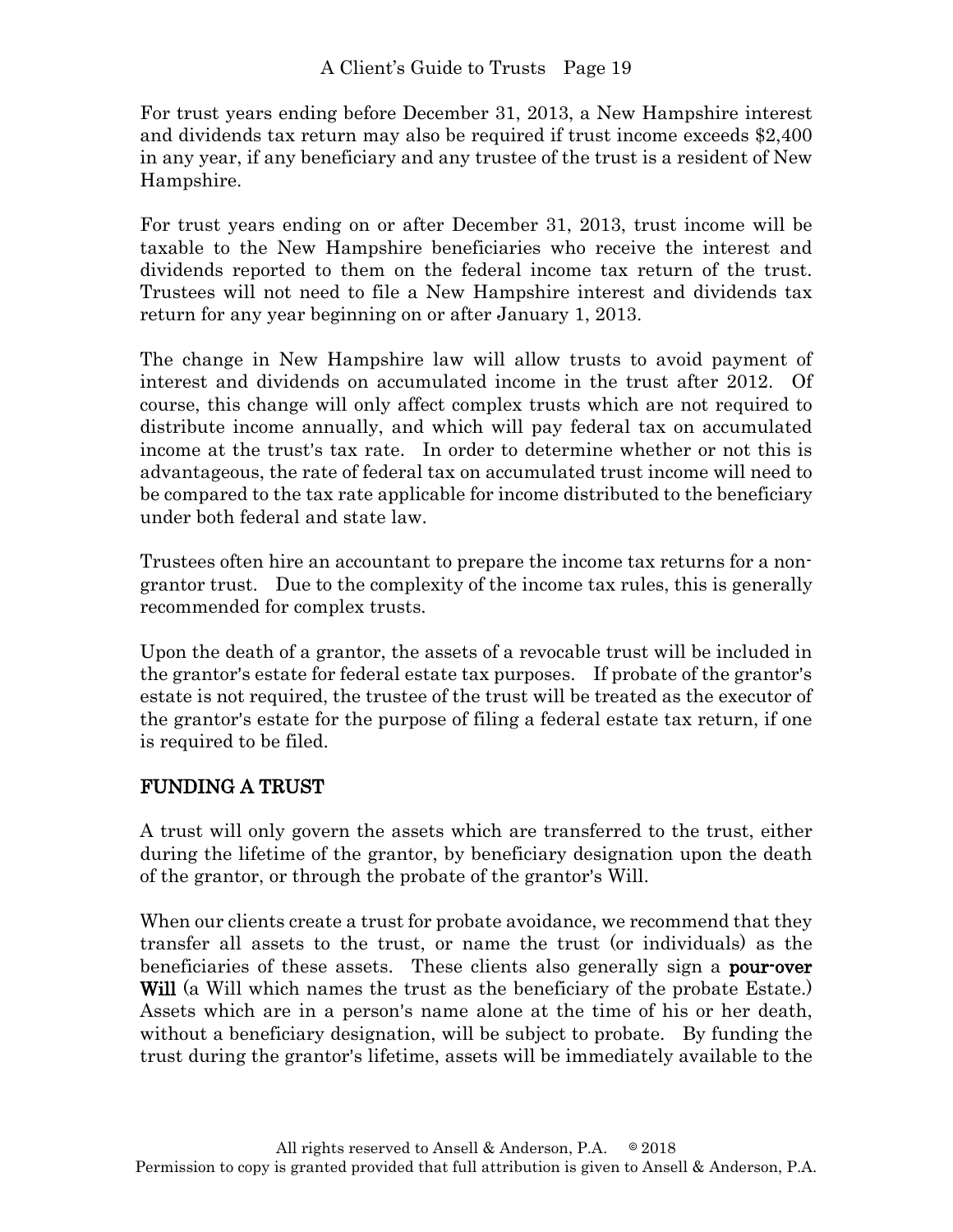beneficiaries of the trust, eliminating the considerable expense, as well as the delay, that is part of the probate process.

Funding a trust is not difficult, but it does entail some work. The grantor funds a trust by changing the title to assets from the grantor's individual name to the name of the trustee of the trust, identifying the trust by its name and date of execution. The grantor's social security number will be used for the transfer of assets that require a taxpayer identification number to a revocable trust or an irrevocable grantor trust. A new taxpayer identification number will be needed for assets transferred to non-grantor, irrevocable trusts. The trustee's address will be used as the address of the trust. For example, a savings account formerly titled in the name of "Dana Smith" would become a savings account titled in the name of "Dana Smith, Trustee of The Dana Smith Revocable Trust, dated December 30, 2014." Because this trust is revocable, this account would continue to use Dana's social security number as the taxpayer identification number of the account and Dana's address as the address of the trust.

Listed below are some of the most commonly held assets and the usual procedure for transferring them into a trust:

### Real Estate

Real estate must be transferred by deed, recorded in the Registry of Deeds for the county in which the real estate is located. For New Hampshire real estate, notice of the transfer must be given to the New Hampshire Department of Revenue Administration. In addition to the cost of the deed, recording fees, and the LCHIP fee will also need to be paid for the transfer of real estate to a revocable trust. There is no real estate transfer tax due on transfers to a revocable trust for estate planning purposes provided the owners interests before and after the transfer are the same. Additionally, there is not real estate transfer tax on the transfer of real property to an irrevocable trust in New Hampshire. As a non-contractual transfer, it represents a completed gift to the beneficiaries of the trust.

If property is subject to a mortgage or home equity loan, please note that most mortgages permit the lender to demand the immediate payment of a loan when property is transferred without the consent of the mortgage holder. Fortunately, an exception is made under federal law when the grantor's residence is transferred into a revocable trust for estate planning purposes. This exception does not apply to commercial real estate. Accordingly, we recommend that clients either contact their mortgage companies to request consent to the transfer (for commercial or residential real estate), or decide to proceed without the consent of the mortgage holder (for residential real estate.)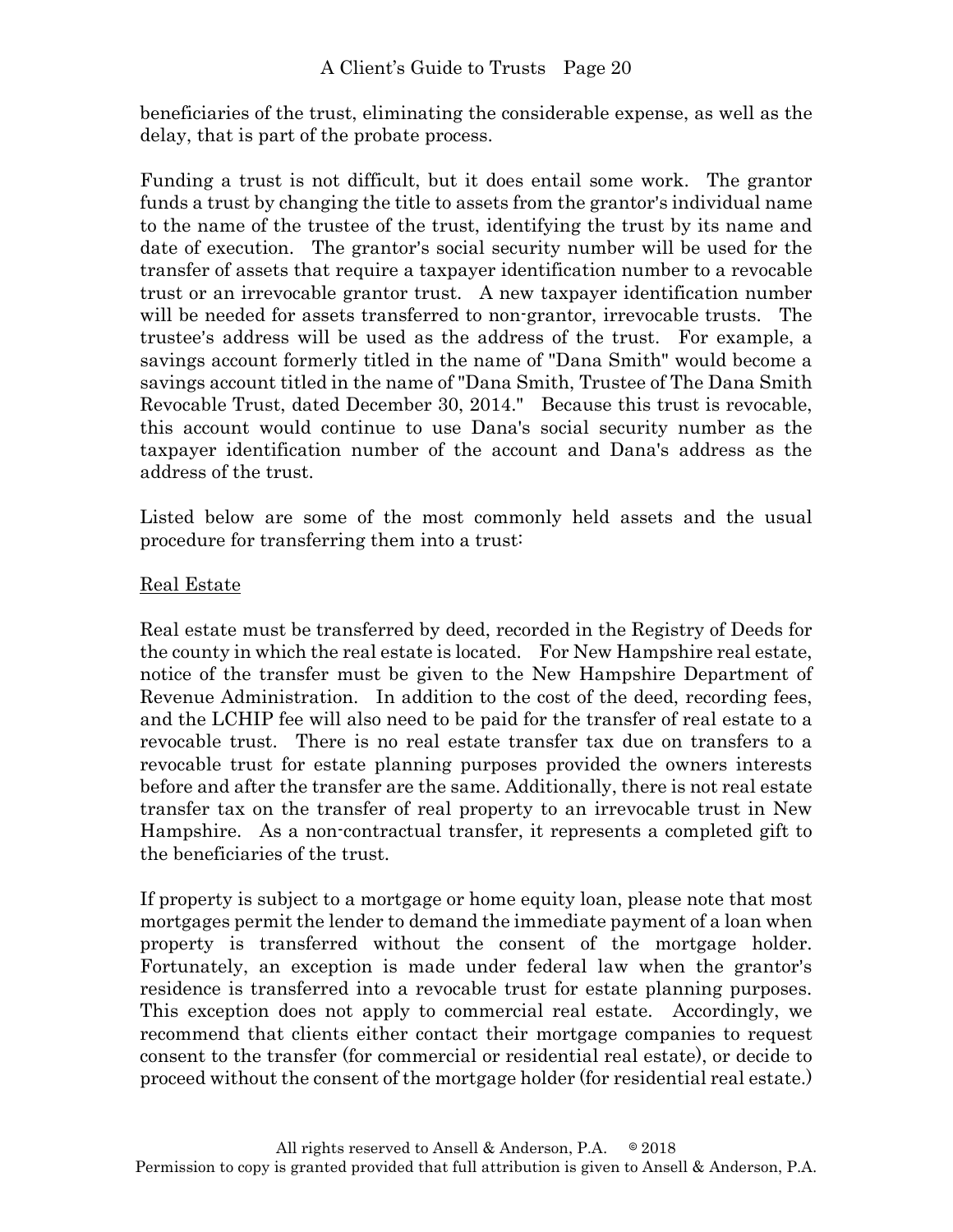After the transfer to a trust, the trustee will need to contact the homeowner's insurance carrier to reflect the trust as the new owner of the property. Please note, however, that the grantor of a revocable trust will remain as an insured on this policy, with the trust as an additional insured party. If the grantor has title insurance on the real estate, he or she must also contact the insurance company and arrange for an endorsement of that policy to the trust. For title policies issued before 2006, some title companies may charge a nominal fee (\$100-\$200) for the endorsement.

Ansell & Anderson can prepare the deeds and the accompanying documents to accomplish the transfer for New Hampshire and Massachusetts real estate to a trust. For real estate that is located outside of New Hampshire and Massachusetts, however, the grantor will need to consult with legal counsel in the state in which the real estate is located to ensure that the transfer complies with local law.

### Bank Accounts and Brokerage Accounts

Banks and brokerage houses deal with transfers into trusts on a regular basis. To change the title on each account from an individual name to the name of the trustee of the trust, the grantor or trustee would normally provide the bank or brokerage house with a copy of the trust or a Certification of Trust. If the institution requires an attested copy of the trust, Ansell & Anderson can provide one.

As an alternative to the transfer of a bank or brokerage account to a revocable trust, the trust may be designated as the beneficiary of an account which remains in the name of the grantor. In this case, the grantor will need to complete paperwork with the bank or brokerage firm to designate the trust as the beneficiary of the ITF (in trust for), POD (payable on death) or TOD (transfer on death) account.

#### Certificates of Deposit

The procedure for changing the title on a CD is similar to that of changing the title to a bank account. Please note, however, that some banks will charge a penalty for any change made to the title of the CD before the maturity date. An exception is made if the change is the result of the death of the owner. If there would be a penalty involved, the grantor should weigh the penalty against the potential consequence of waiting until the maturity date to re-title the CD in the name of the trust. The grantor may designate the trust as the beneficiary of the CD, in lieu of an immediate transfer to the trust.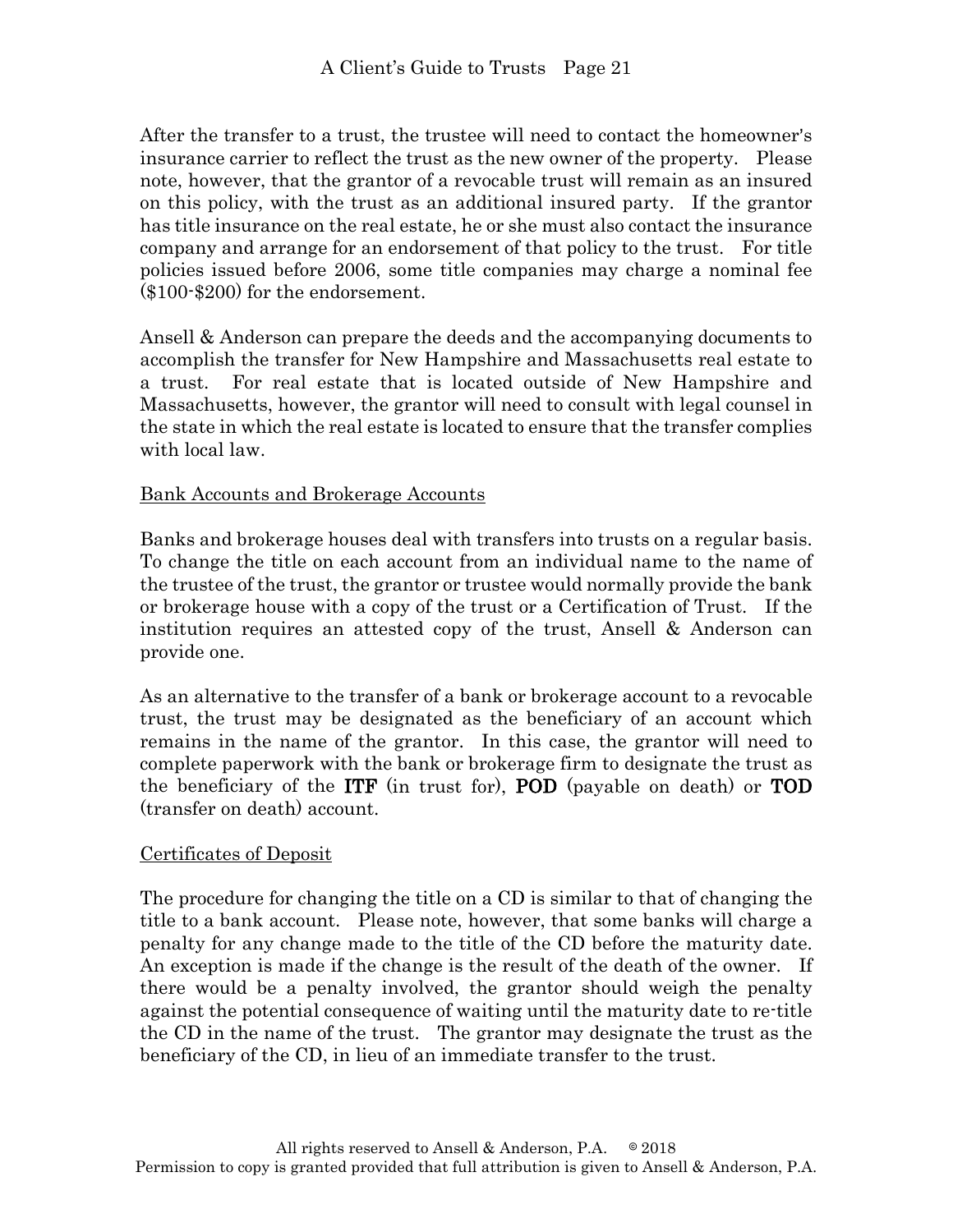## Stocks and Securities Not Held by a Broker

For individual stock certificates, the grantor will have to complete stock powers transferring the stock from the grantor's individual name to the trust or to the trustee of the trust. Stock dividend stubs usually give the name and address of the transfer agent for each issue of stock. The grantor should contact the transfer agent to determine the transfer policy for each company.

For stock in a closely held corporation, the grantor will have to arrange for the shares to be transferred to the trust or to the trustee of the trust. The corporate records will have to be changed to reflect this transfer. The grantor or trustee should consult with the attorney for the corporation to complete the necessary legal documents. Under New Hampshire law, stock held in a professional association cannot be transferred into a trust.

For government obligations, such as federal, state or municipal bonds, including United States Savings Bonds, the grantor or trustee should contact the issuer to determine the procedure for changing the title to the trust.

### Tangible Personal Property

Ansell & Anderson clients generally assign their tangible personal property to their revocable trusts when they sign Schedule A at the end of the trust. Other attorneys have clients sign a Bill of Sale, Assignment or Deed of Transfer. None of these documents will, however, transfer title to vehicles and other items of property that have a Certificate of Title. Automobiles used for family purposes will automatically pass to a spouse under New Hampshire law. Individuals may re-title vehicles in the name of the trust or trustee when the vehicle registration is renewed or a new vehicle is purchased, in order to direct a distribution to someone other than a spouse or to avoid probate for an unmarried owner.

The trustee should contact the insurance carriers when insured property is transferred into a trust, making sure that any individuals who use the property owned by the trust are named as insureds on the policy, with the trust as an additional insured party.

Ansell & Anderson revocable trusts often include a reference to a **tangible** personal property memorandum by which the grantor may request the distribution of jewelry, furniture, family heirlooms and similar items to family members and other beneficiaries following the grantor's death. On this memorandum, items to be distributed and the intended beneficiaries should be described with sufficient clarity to permit the trustee to satisfy the grantor's intentions. The grantor should update the memorandum periodically as